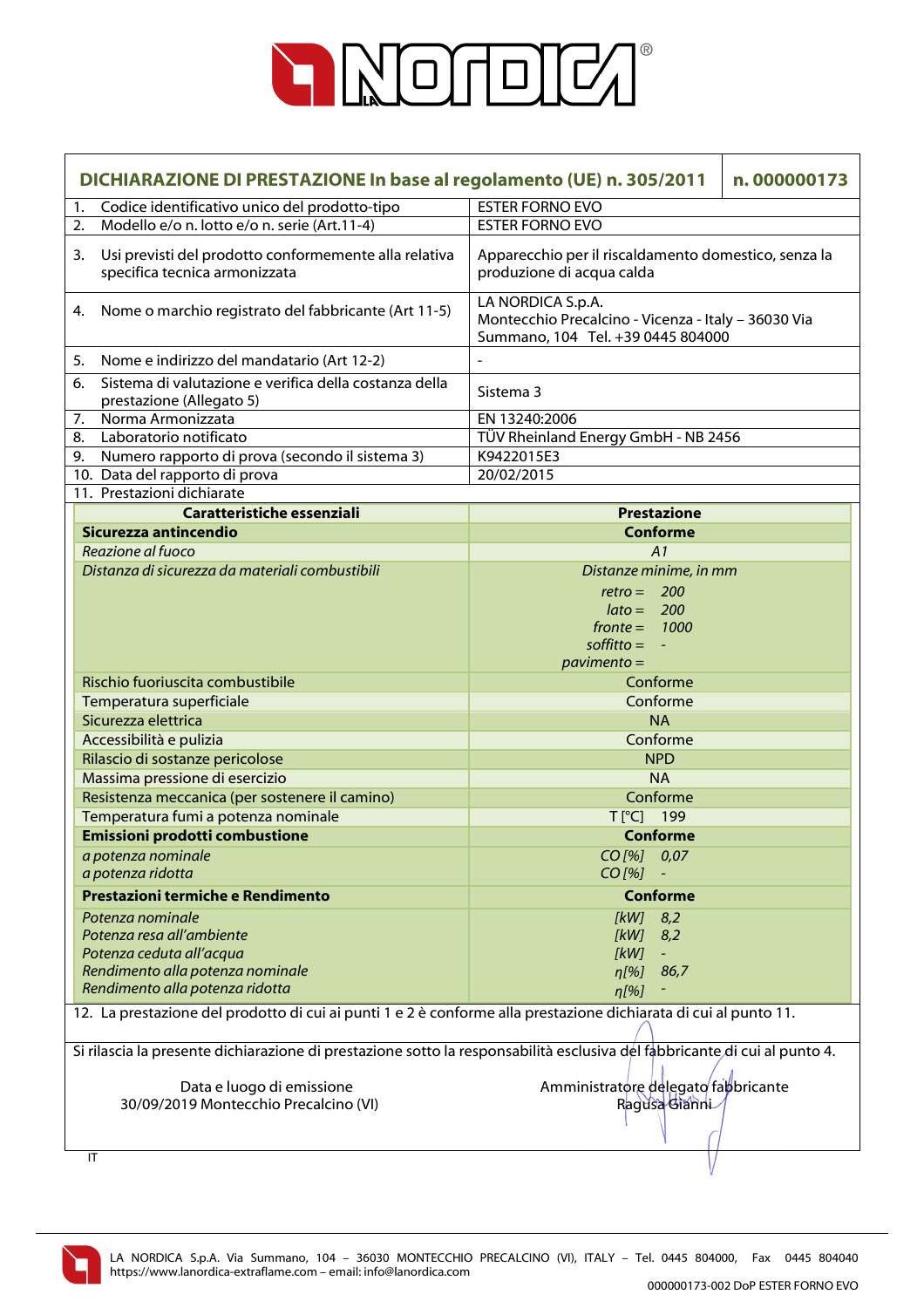

|                                                           | <b>DECLARATION OF PERFORMANCE According to Regulation (EU) n.305/2011</b><br>n.000000173                                       |                                                                                                               |  |
|-----------------------------------------------------------|--------------------------------------------------------------------------------------------------------------------------------|---------------------------------------------------------------------------------------------------------------|--|
| 1.                                                        | Unique identification code of the product type                                                                                 | <b>ESTER FORNO EVO</b>                                                                                        |  |
| 2.                                                        | Model and/or batch and/or serial number (Art.11-4)                                                                             | <b>ESTER FORNO EVO</b>                                                                                        |  |
| 3.                                                        | Intended uses of the product in accordance with<br>harmonised technical specification                                          | Domestic heating appliance, without hot water<br>production                                                   |  |
| 4.                                                        | Name or registered trade mark of the manufacturer<br>(Art 11-5)                                                                | LA NORDICA S.p.A.<br>Montecchio Precalcino - Vicenza - Italy - 36030 Via<br>Summano, 104 Tel. +39 0445 804000 |  |
| 5.                                                        | Name and address of the authorised representative<br>(Art 12-2)                                                                |                                                                                                               |  |
| 6.                                                        | System of assessment and verification of constancy<br>of performance (Annex 5)                                                 | System 3                                                                                                      |  |
| 7.                                                        | Harmonized technical specification                                                                                             | EN 13240:2006                                                                                                 |  |
|                                                           | 8. Notified laboratory                                                                                                         | TÜV RHEINLAND ENERGY GMBH - NB 2456                                                                           |  |
|                                                           | 9. Test report number (type testing under System 3)                                                                            | K9422015E3                                                                                                    |  |
|                                                           | 10. Date of test report                                                                                                        | 20/02/2015                                                                                                    |  |
|                                                           | 11. Declared performance                                                                                                       |                                                                                                               |  |
|                                                           | <b>Essential characteristics</b>                                                                                               | <b>Performance</b>                                                                                            |  |
|                                                           | <b>Fire safety</b>                                                                                                             | Pass                                                                                                          |  |
|                                                           | <b>Reaction to fire</b>                                                                                                        | A1                                                                                                            |  |
|                                                           | Safety distance from combustible materials                                                                                     | Minimun distances, in mm                                                                                      |  |
|                                                           |                                                                                                                                | $rear = 200$<br>$side = 200$                                                                                  |  |
|                                                           |                                                                                                                                | $front = 1000$                                                                                                |  |
|                                                           |                                                                                                                                | $\text{ceiling} = -$                                                                                          |  |
|                                                           |                                                                                                                                | $floor =$                                                                                                     |  |
|                                                           | Risk of burning fuel falling out                                                                                               | Pass                                                                                                          |  |
|                                                           | Surface temperature                                                                                                            | Pass                                                                                                          |  |
|                                                           | <b>Electrical safety</b>                                                                                                       | <b>NA</b>                                                                                                     |  |
|                                                           | Cleanability                                                                                                                   | Pass                                                                                                          |  |
|                                                           | Discharge of dangerous substances                                                                                              | <b>NPD</b>                                                                                                    |  |
|                                                           | Maximum operating pressure                                                                                                     | <b>NA</b>                                                                                                     |  |
|                                                           | Mechanical resistance (to carry a chimney/flue)                                                                                | Pass                                                                                                          |  |
|                                                           | Flue gas temperature at nominal heat output                                                                                    | T[°C] 199                                                                                                     |  |
|                                                           | <b>Emission of combustion products</b>                                                                                         | <b>Pass</b>                                                                                                   |  |
|                                                           | at nominal heat output                                                                                                         | $CO$ [%]<br>0,07                                                                                              |  |
|                                                           | at reduced heat output                                                                                                         | $CO$ [%]                                                                                                      |  |
|                                                           | <b>Thermal output and Energy efficiency</b>                                                                                    | Pass                                                                                                          |  |
|                                                           | Nominal heat output                                                                                                            | 8,2<br>[kW]                                                                                                   |  |
|                                                           | <b>Room heating output</b>                                                                                                     | 8,2<br>[kW]                                                                                                   |  |
|                                                           | <b>Water heating output</b>                                                                                                    | [kW]                                                                                                          |  |
|                                                           | Energy efficiency at nominal heat output                                                                                       | 86,7<br>$\eta$ [%]                                                                                            |  |
|                                                           | Energy efficiency at reduced heat output                                                                                       | $\eta$ [%]                                                                                                    |  |
|                                                           | 12. The performance of the product identified in points 1 and 2 is in conformity with the declared performance in<br>point 11. |                                                                                                               |  |
|                                                           | This declaration of performance is issued under the sole responsibility of the manufacturer identified in point 4.             |                                                                                                               |  |
| Place and date of issue<br>Manufacturer managing director |                                                                                                                                |                                                                                                               |  |
|                                                           | 30/09/2019 Montecchio Precalcino (VI)                                                                                          | Ragusa Gianni                                                                                                 |  |
|                                                           |                                                                                                                                |                                                                                                               |  |
|                                                           | UK                                                                                                                             |                                                                                                               |  |

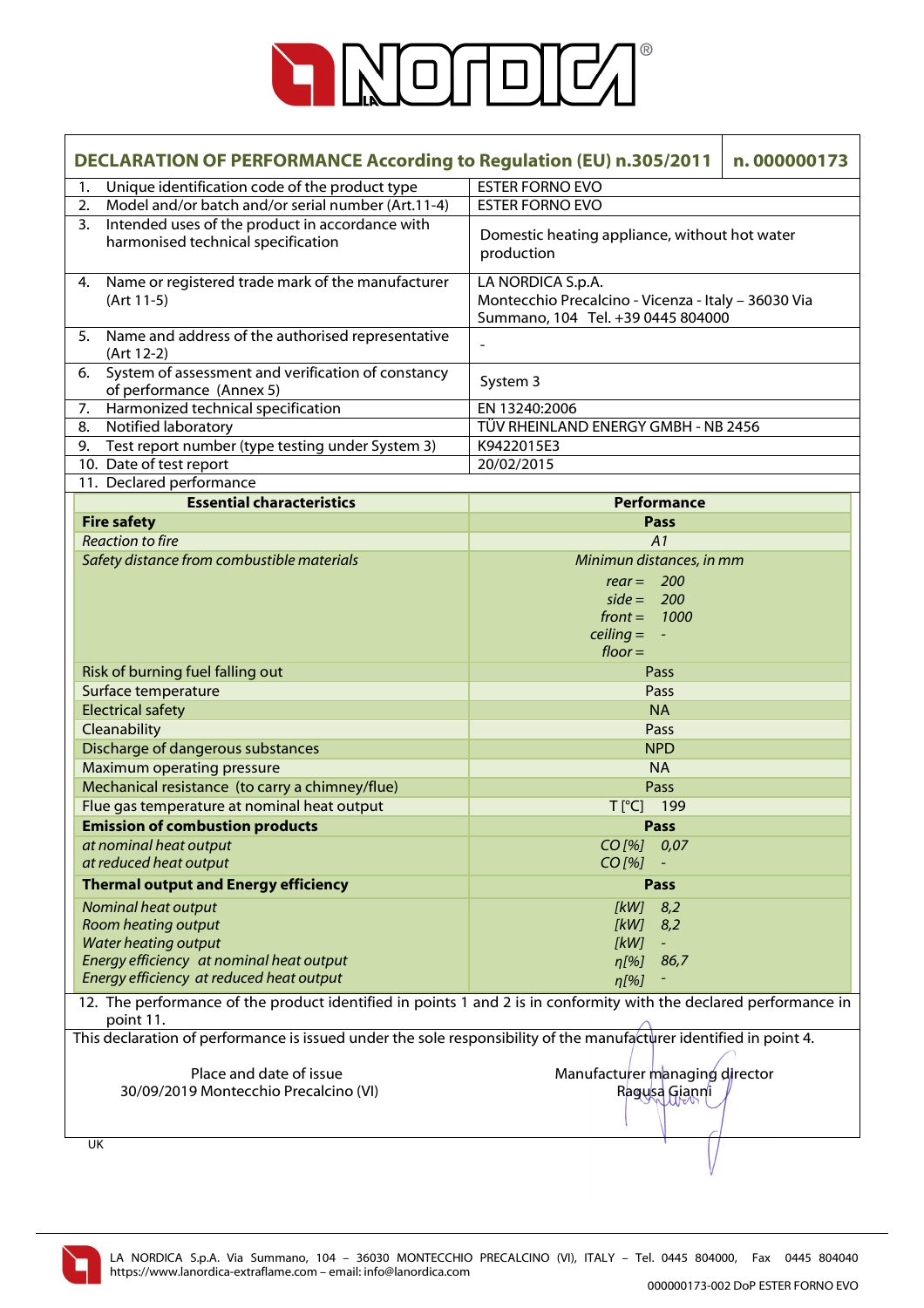

| DÉCLARATION DE PERFORMANCE Selon le règlement (UE) n° 305/2011                                               |                                                                          | n.000000173 |
|--------------------------------------------------------------------------------------------------------------|--------------------------------------------------------------------------|-------------|
| Code d'identification unique du produit-type<br>1.                                                           | <b>ESTER FORNO EVO</b>                                                   |             |
| Modèle et/ou n° de lot et/ou n° de série (Art. 11-4)<br>2.                                                   | <b>ESTER FORNO EVO</b>                                                   |             |
| Utilisation prévue du produit conformément aux<br>3.                                                         |                                                                          |             |
| spécifications techniques harmonisées                                                                        | Appareil pour le chauffage domestique, sans                              |             |
| correspondantes                                                                                              | production d'eau chaude                                                  |             |
| Nom ou marque enregistrée du fabricant (Art. 11-5)<br>4.                                                     | LA NORDICA S.p.A.<br>Montecchio Precalcino - Vicenza - Italy - 36030 Via |             |
|                                                                                                              | Summano, 104 Tel. +39 0445 804000                                        |             |
| Nom et adresse du mandataire (Art. 12-2)<br>5.                                                               | $\blacksquare$                                                           |             |
| Système d'évaluation et contrôle de la constance de<br>6.<br>performance (Annexe 5)                          | System 3                                                                 |             |
| Spécifications techniques harmonisées<br>7.                                                                  | EN 13240:2006                                                            |             |
| Laboratoire notifié<br>8.                                                                                    | TÜV RHEINLAND ENERGY GMBH - NB 2456                                      |             |
| Numéro du rapport d'essai (selon le System 3)<br>9.                                                          | K9422015E3                                                               |             |
| 10. Date du rapport d'essai                                                                                  | 20/02/2015                                                               |             |
| 11. Performance déclarée                                                                                     |                                                                          |             |
| <b>Caractéristiques essentielles</b>                                                                         | <b>Performance</b>                                                       |             |
| Sécurité anti-incendie                                                                                       | <b>Conforme</b>                                                          |             |
| Réaction au feu                                                                                              | A1                                                                       |             |
| Distance de sécurité aux matériaux combustibles                                                              | Distance minimum, en mm                                                  |             |
|                                                                                                              | $arrière = 200$                                                          |             |
|                                                                                                              | $c \hat{o} t \hat{e} = 200$                                              |             |
|                                                                                                              | $avant = 1000$                                                           |             |
|                                                                                                              | $sol = -$                                                                |             |
|                                                                                                              | fond $=$                                                                 |             |
| Risque de fuite de combustible                                                                               | Conforme                                                                 |             |
| Température de surface                                                                                       | Conforme                                                                 |             |
| Sécurité électrique                                                                                          | <b>NA</b>                                                                |             |
| Facilité d'accès et nettoyage                                                                                | Conforme                                                                 |             |
| Emission de substances dangereuses                                                                           | <b>NPD</b>                                                               |             |
| Pression maximale de service                                                                                 | <b>NA</b>                                                                |             |
| Résistance mécanique (pour soutenir la cheminée)                                                             | Conforme                                                                 |             |
| Température des fumées puissance nominale                                                                    | T[°C] 199                                                                |             |
| Émission des produits de combustion                                                                          | <b>Conforme</b>                                                          |             |
| Puissance nominale                                                                                           | CO[%] 0,07                                                               |             |
| Puissance réduite                                                                                            | CO [%]                                                                   |             |
| <b>Performance thermique et Rendement</b>                                                                    | <b>Conforme</b>                                                          |             |
| Puissance nominale                                                                                           | $[kW]$ 8,2                                                               |             |
| Puissance rendue à la chambre                                                                                | [kW]<br>8,2                                                              |             |
| Puissance rendue à l'eau                                                                                     | [kW]<br>$\equiv$                                                         |             |
| Rendement à la puissance nominale                                                                            | 86,7<br>$\eta$ [%]                                                       |             |
| Rendement à la puissance réduite                                                                             | $\eta$ [%]                                                               |             |
| 12. La performance du produit citée aux points 1 et 2 est conforme à la performance déclarée au point 11.    |                                                                          |             |
| Cette déclaration de performance est délivrée sous la responsabilité exclusive du fabricant cité au point 4. |                                                                          |             |
|                                                                                                              |                                                                          |             |
| Date et lieu d'émission<br>30/09/2019 Montecchio Precalcino (VI)                                             | Administrateur délégué du fabricant<br>Ragusa Gianni                     |             |
|                                                                                                              | When                                                                     |             |
| <b>FR</b>                                                                                                    |                                                                          |             |
|                                                                                                              |                                                                          |             |

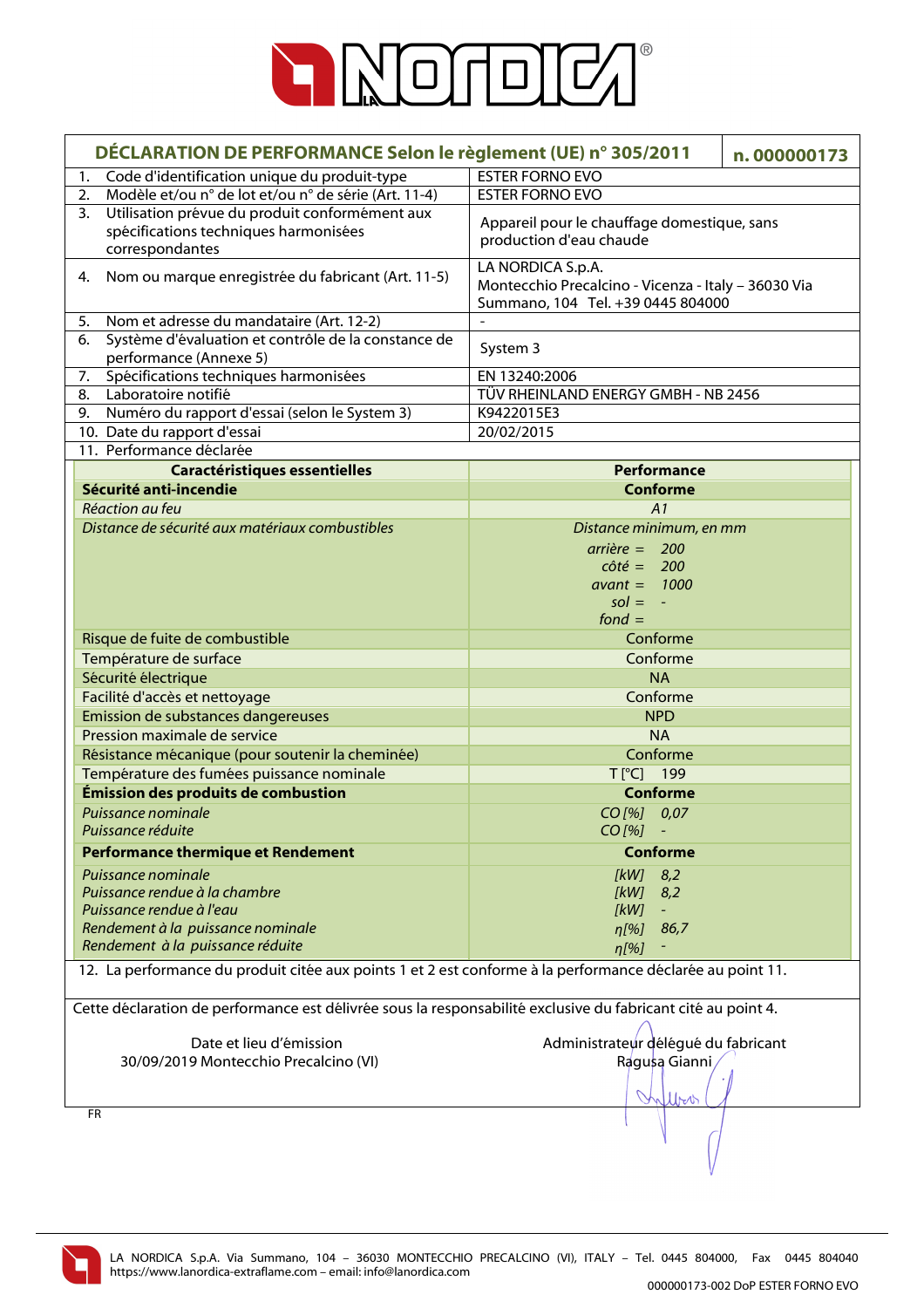

| LEISTUNGSERKLÄRUNG Gemäß der Verordnung (EG) Nr. 305/2011                                                                     |                                                                                                               |                | n.000000173 |
|-------------------------------------------------------------------------------------------------------------------------------|---------------------------------------------------------------------------------------------------------------|----------------|-------------|
| 1.<br>Eindeutiger Identifikationscode des Produktes - Typ                                                                     | <b>ESTER FORNO EVO</b>                                                                                        |                |             |
| Modell und/oder Losnr. und/oder Seriennr. (Art.11-4)<br>2.                                                                    | <b>ESTER FORNO EVO</b>                                                                                        |                |             |
| 3.<br>Vorgesehene Verwendung des Produkts in<br>Übereinstimmung mit der geltenden harmonisierten<br>technischen Spezifikation | Heizgerät für den Privatgebrauch ohne<br>Warmwasserproduktion                                                 |                |             |
| Name oder registriertes Warenzeichen des<br>4.<br>Herstellers (Art 11-5)                                                      | LA NORDICA S.p.A.<br>Montecchio Precalcino - Vicenza - Italy - 36030 Via<br>Summano, 104 Tel. +39 0445 804000 |                |             |
| Name und Adresse des Auftragnehmers (Art 12-2)<br>5.                                                                          |                                                                                                               |                |             |
| System zur Bewertung und Überprüfung der<br>6.<br>Leistungsbeständigkeit (Anlage 5)                                           | System 3                                                                                                      |                |             |
| Harmonisierte technische Spezifikation<br>7.                                                                                  | EN 13240:2006                                                                                                 |                |             |
| 8.<br><b>Benanntes Labor</b>                                                                                                  | TÜV RHEINLAND ENERGY GMBH - NB 2456                                                                           |                |             |
| Nummer des Prüfberichts (gemäß System 3)<br>9.                                                                                | K9422015E3                                                                                                    |                |             |
| 10. Datum des Prüfberichts                                                                                                    | 20/02/2015                                                                                                    |                |             |
| 11. Erklärte Leistungen                                                                                                       |                                                                                                               |                |             |
| <b>Wesentliche Merkmale</b>                                                                                                   |                                                                                                               | Leistungen     |             |
| <b>Brandschutz</b>                                                                                                            |                                                                                                               | <b>Konform</b> |             |
| <b>Brandverhalten</b>                                                                                                         |                                                                                                               | A1             |             |
| Abstand von brennbarem Material                                                                                               | Mindestabstand, in mm                                                                                         |                |             |
|                                                                                                                               | $Rückseite = 200$                                                                                             |                |             |
|                                                                                                                               | Seite $= 200$                                                                                                 |                |             |
|                                                                                                                               | Vorderseite = $1000$                                                                                          |                |             |
|                                                                                                                               | $Himmel = -$                                                                                                  |                |             |
|                                                                                                                               | $Boden =$                                                                                                     |                |             |
| Gefahr Brennstoffaustritt                                                                                                     |                                                                                                               | Konform        |             |
| Oberflächentemperatur                                                                                                         |                                                                                                               | Konform        |             |
| <b>Elektrische Sicherheit</b>                                                                                                 |                                                                                                               | <b>NA</b>      |             |
| Zugänglichkeit und Reinigung                                                                                                  |                                                                                                               | Konform        |             |
| Ausstoß gefährlicher Substanzen                                                                                               |                                                                                                               | <b>NPD</b>     |             |
| Maximaler Betriebsdruck                                                                                                       |                                                                                                               | <b>NA</b>      |             |
| Mechanische Festigkeit (um den Kamin zu tragen)                                                                               |                                                                                                               | Konform        |             |
| Rauchgastemperatur nennleistung                                                                                               | T[°C] 199                                                                                                     |                |             |
| <b>Emission von Verbrennungsprodukten</b>                                                                                     |                                                                                                               | <b>Konform</b> |             |
| Nennleistung                                                                                                                  | CO[%] 0,07                                                                                                    |                |             |
| Reduzierte Leistung                                                                                                           | $CO [%] -$                                                                                                    |                |             |
| Thermische Leistungen und Wirkungsgrad                                                                                        |                                                                                                               | <b>Konform</b> |             |
|                                                                                                                               |                                                                                                               |                |             |
| Nennleistung                                                                                                                  | [kW]                                                                                                          | 8,2            |             |
| Der Umgebung gelieferte Leistung                                                                                              | [kW]                                                                                                          | 8,2            |             |
| Dem Wasser gelieferte Leistung<br>Wirkungsgrad Nennleistung                                                                   | [kW]                                                                                                          | $\equiv$       |             |
| Wirkungsgrad Reduzierte Leistung                                                                                              | $\eta$ [%] 86,7                                                                                               |                |             |
|                                                                                                                               | $\eta$ [%]                                                                                                    |                |             |
| 12. Die Leistung des Produktes gemäß den Punkten 1 und 2 entspricht der erklärten Leistung nach Punkt 11.                     |                                                                                                               |                |             |
| Die vorliegende Leistungserklärung wird unter ausschließlicher Verantwortung des Herstellers erlassen, siehe Punkt<br>4.      |                                                                                                               |                |             |
|                                                                                                                               |                                                                                                               |                |             |
| Geschäftsführer des Herstellers                                                                                               | Datum und Austellungsort                                                                                      |                |             |
| 30/09/2019 Montecchio Precalcino (VI)                                                                                         |                                                                                                               | Ragusa Gianni  |             |
|                                                                                                                               |                                                                                                               |                |             |
| DE                                                                                                                            |                                                                                                               |                |             |
|                                                                                                                               |                                                                                                               |                |             |

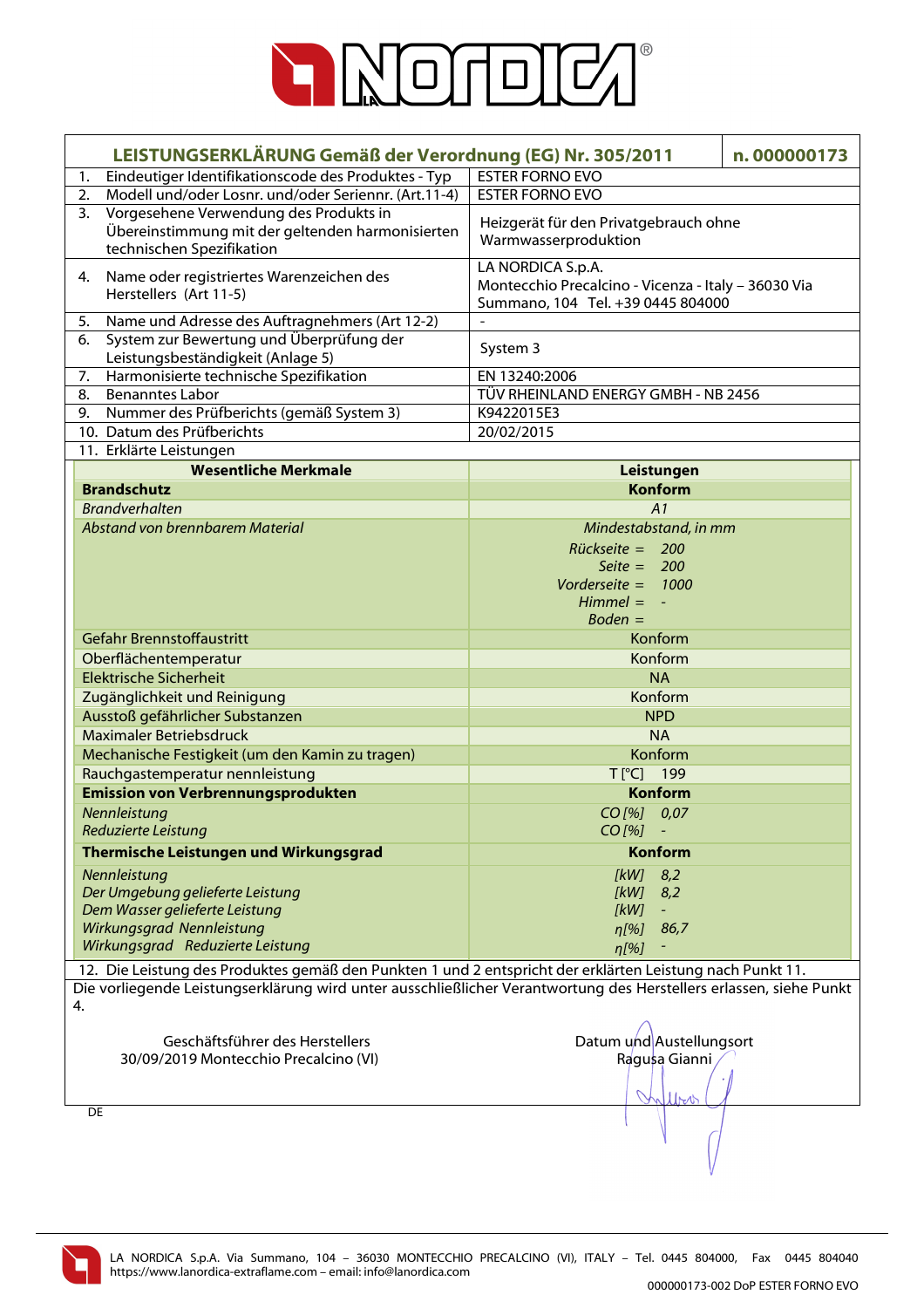

|    | DECLARACIÓN DE PRESTACIÓN Conforme al reglamento (UE) n. 305/2011                                                               |                                                                                                               | n.000000173 |
|----|---------------------------------------------------------------------------------------------------------------------------------|---------------------------------------------------------------------------------------------------------------|-------------|
| 1. | Código de identificación único del producto-tipo                                                                                | <b>ESTER FORNO EVO</b>                                                                                        |             |
| 2. | Modelo y/o n. º de lote y/o n. º de serie (Art.11-4)                                                                            | <b>ESTER FORNO EVO</b>                                                                                        |             |
| 3. | Usos previstos del producto de conformidad con las                                                                              |                                                                                                               |             |
|    | especificaciones técnicas armonizadas                                                                                           | Aparato de calefacción doméstica, sin producción de                                                           |             |
|    | correspondientes                                                                                                                | aqua caliente                                                                                                 |             |
| 4. | Nombre o marca registrada del fabricante (Art 11-5)                                                                             | LA NORDICA S.p.A.<br>Montecchio Precalcino - Vicenza - Italy - 36030 Via<br>Summano, 104 Tel. +39 0445 804000 |             |
| 5. | Nombre y dirección del mandatario (Art 12-2)                                                                                    | $\overline{a}$                                                                                                |             |
| 6. | Sistema de valoración y verificación de la constancia<br>de la prestación (Anexo 5)                                             | Sistema 3                                                                                                     |             |
| 7. | Especificación técnica armonizada                                                                                               | EN 13240:2006                                                                                                 |             |
|    | 8. Laboratorio notificado                                                                                                       | TÜV RHEINLAND ENERGY GMBH - NB 2456                                                                           |             |
|    | 9. Número de informe de prueba (según el System 3)                                                                              | K9422015E3                                                                                                    |             |
|    | 10. Fecha del informe de la prueba                                                                                              | 20/02/2015                                                                                                    |             |
|    | 11. Prestaciones declaradas                                                                                                     |                                                                                                               |             |
|    | <b>Características esenciales</b>                                                                                               | Prestación                                                                                                    |             |
|    | <b>Seguridad contra incendios</b>                                                                                               | <b>Conforme</b>                                                                                               |             |
|    | Reacción al fuego                                                                                                               | A1                                                                                                            |             |
|    | Distancia de materiales combustibles                                                                                            | Distancia mínima, en mm                                                                                       |             |
|    |                                                                                                                                 | $rev\acute{e}s = 200$                                                                                         |             |
|    |                                                                                                                                 | $lado = 200$                                                                                                  |             |
|    |                                                                                                                                 | $f$ rente = 1000                                                                                              |             |
|    |                                                                                                                                 | $cielo = -$                                                                                                   |             |
|    |                                                                                                                                 | $suelo =$                                                                                                     |             |
|    | Riesgo de pérdida de combustible                                                                                                | Conforme                                                                                                      |             |
|    | Temperatura superficial                                                                                                         | Conforme                                                                                                      |             |
|    | Seguridad eléctrica                                                                                                             | <b>NA</b>                                                                                                     |             |
|    | Accesibilidad y limpieza                                                                                                        | Conforme                                                                                                      |             |
|    | Emisión de sustancias peligrosas                                                                                                | <b>NPD</b>                                                                                                    |             |
|    | Presión máxima de trabajo                                                                                                       | <b>NA</b>                                                                                                     |             |
|    | Resistencia mecánica (de soporte de la chimenea)                                                                                | Conforme                                                                                                      |             |
|    | Temperatura de humos potencia nominal                                                                                           | T[°C] 199                                                                                                     |             |
|    | Emisiones de productos de combustión                                                                                            | <b>Conforme</b>                                                                                               |             |
|    | Potencia nominal                                                                                                                | CO[%] 0,07                                                                                                    |             |
|    | Potencia reducida                                                                                                               | $CO [%] -$                                                                                                    |             |
|    | Prestaciones térmica y Rendimiento                                                                                              | <b>Conforme</b>                                                                                               |             |
|    | Potencia nominal                                                                                                                | $[kW]$ 8,2                                                                                                    |             |
|    | Potencia suministrada al entorno                                                                                                | [kW]<br>8,2                                                                                                   |             |
|    | Potencia cedida al agua                                                                                                         | [kW]<br>$\equiv$                                                                                              |             |
|    | Rendimiento Potencia nominal                                                                                                    | $n[%]$ 86,7                                                                                                   |             |
|    | Rendimiento Potencia reducida                                                                                                   | $\eta$ [%]                                                                                                    |             |
|    | 12. La prestación del producto según se establece en los puntos 1 y 2 cumple con las prestaciones declaradas según              |                                                                                                               |             |
|    | el punto 11.                                                                                                                    |                                                                                                               |             |
|    | Se expide esta declaración de prestación bajo la responsabilidad exclusiva del fabriçante, según se establece en el<br>punto 4. |                                                                                                               |             |
|    | Fecha y lugar de emisión                                                                                                        | Administrador director fabricante                                                                             |             |
|    | 30/09/2019 Montecchio Precalcino (VI)                                                                                           | Ragusa Gianni                                                                                                 |             |
|    |                                                                                                                                 |                                                                                                               |             |
|    | ES                                                                                                                              |                                                                                                               |             |

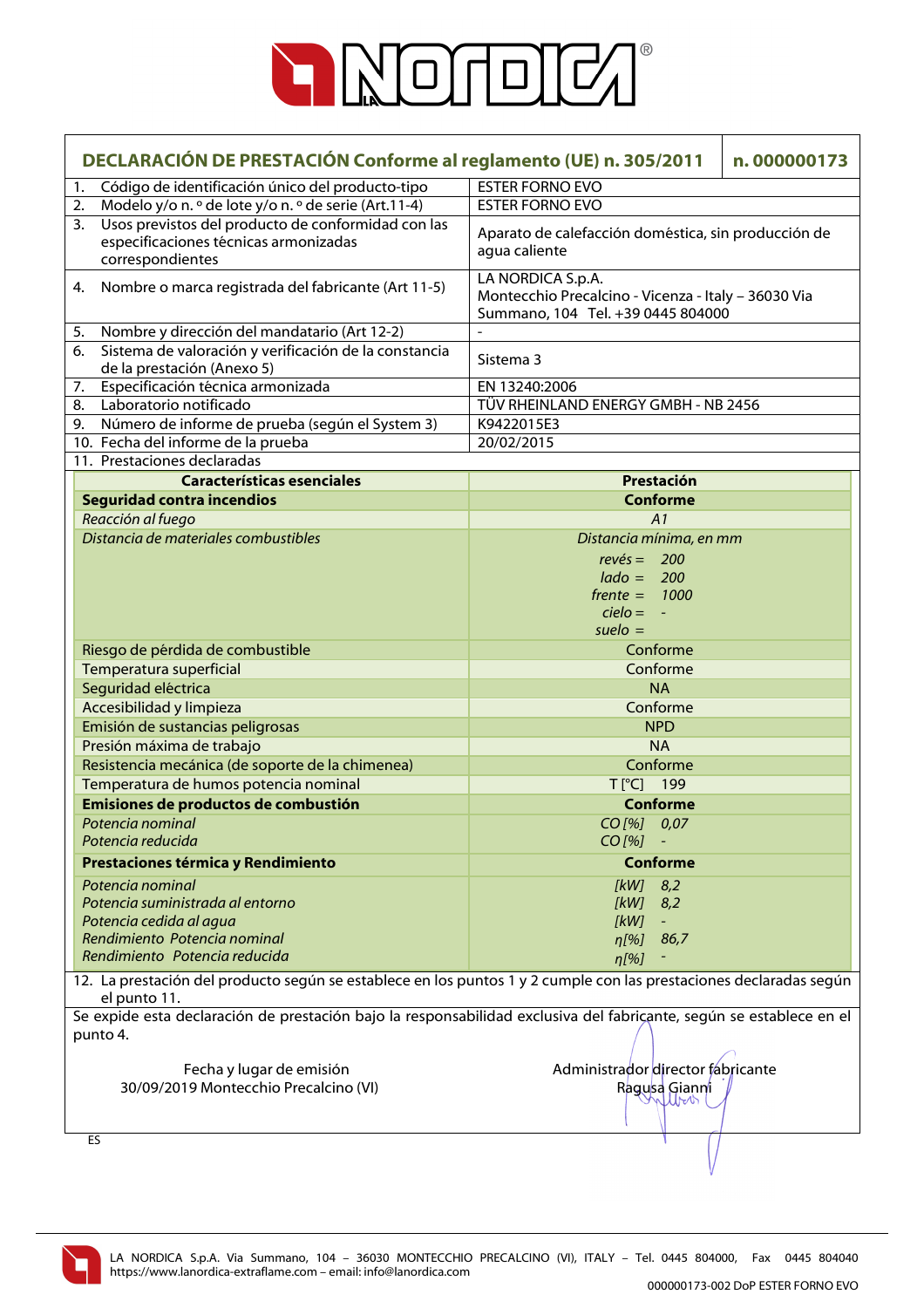

|    | DECLARAÇÃO DE DESEMPENHO Em base com o regulamento (UE)<br>nº.305/2011                                            |                                                                                                               | n.000000173 |
|----|-------------------------------------------------------------------------------------------------------------------|---------------------------------------------------------------------------------------------------------------|-------------|
|    | 1. Código de identificação único do produto-tipo                                                                  | <b>ESTER FORNO EVO</b>                                                                                        |             |
| 2. | Modelo e/ou nº. lote e/ou nº. série (Art.11-4)                                                                    | <b>ESTER FORNO EVO</b>                                                                                        |             |
| 3. | Utilização prevista do produto em conformidade com<br>a respectiva técnica especifica harmonizada                 | Aparelho para aquecimento doméstico, sem produção<br>de água quente                                           |             |
| 4. | Nome ou marca registada pelo fabricante (Art 11-5)                                                                | LA NORDICA S.p.A.<br>Montecchio Precalcino - Vicenza - Italy - 36030 Via<br>Summano, 104 Tel. +39 0445 804000 |             |
| 5. | Nome e endereço do mandatário (Art 12-2)                                                                          | ÷.                                                                                                            |             |
| 6. | Sistema de avaliação e verificação da regularidade do<br>desempenho (Anexo 5)                                     | Sistema 3                                                                                                     |             |
| 7. | Específica técnica harmonizada                                                                                    | EN 13240:2006                                                                                                 |             |
| 8. | Laboratório notificado                                                                                            | TÜV RHEINLAND ENERGY GMBH - NB 2456                                                                           |             |
| 9. | Número relação de prova (em base ao System 3)                                                                     | K9422015E3                                                                                                    |             |
|    | 10. Data do relação de prova                                                                                      | 20/02/2015                                                                                                    |             |
|    | 11. Desempenhos declarados                                                                                        |                                                                                                               |             |
|    | <b>Características essenciais</b>                                                                                 | <b>Desempenho</b>                                                                                             |             |
|    | Segurança anti-incêndio                                                                                           | <b>Em conformidade</b>                                                                                        |             |
|    | Reação ao fogo                                                                                                    | A1                                                                                                            |             |
|    | Distância de materiais combustíveis                                                                               | Distância mínima, em mm                                                                                       |             |
|    |                                                                                                                   | traseira = $200$                                                                                              |             |
|    |                                                                                                                   | $lado = 200$                                                                                                  |             |
|    |                                                                                                                   | $f$ rente = 1000                                                                                              |             |
|    |                                                                                                                   | $teto = -$                                                                                                    |             |
|    |                                                                                                                   | $\mathsf{solo} =$                                                                                             |             |
|    | Risco de vazamento de combustível                                                                                 | Em conformidade                                                                                               |             |
|    | Temperatura superficial                                                                                           | Em conformidade                                                                                               |             |
|    | Segurança elétrica                                                                                                | <b>NA</b>                                                                                                     |             |
|    | Acessibilidade e limpeza                                                                                          | Em conformidade                                                                                               |             |
|    | Libertação de substâncias perigosas                                                                               | <b>NPD</b>                                                                                                    |             |
|    | Máxima pressão de exercício                                                                                       | <b>NA</b>                                                                                                     |             |
|    | Resistência mecânica (para suportar a chaminé)                                                                    | Em conformidade                                                                                               |             |
|    | Temperatura fumos potência nominal                                                                                | T[°C] 199                                                                                                     |             |
|    | Emissões de produtos de combustão                                                                                 | <b>Em conformidade</b>                                                                                        |             |
|    | Potência nominal                                                                                                  | CO [%] 0,07                                                                                                   |             |
|    | Potência reduzida                                                                                                 | $CO$ [%]                                                                                                      |             |
|    | Desempenho térmico e Rendimento                                                                                   | <b>Em conformidade</b>                                                                                        |             |
|    | Potência nominal                                                                                                  | $[kW]$ 8,2                                                                                                    |             |
|    | Potência libertada no ambiente                                                                                    | [kW]<br>8,2                                                                                                   |             |
|    | Potência cedida à água                                                                                            | [kW]<br>$\equiv$                                                                                              |             |
|    | Rendimento Potência nominal                                                                                       | $\eta$ [%] 86,7                                                                                               |             |
|    | Rendimento Potência reduzida                                                                                      | $\eta$ [%]                                                                                                    |             |
|    | 12. O desempenho do produto ao qual se referem os pontos 1 e 2 estão em conformidade com o desempenho             |                                                                                                               |             |
|    | declarado no ponto 11.                                                                                            |                                                                                                               |             |
|    | É emitida a presente declaração de desempenho sob a responsabilidade exclusiva do fabricante referido no ponto 4. |                                                                                                               |             |
|    | Data e local de emissão<br>30/09/2019 Montecchio Precalcino (VI)                                                  | Administrador legal do fábricante<br>Ragusa Gianní<br>Inflict                                                 |             |
|    | PT                                                                                                                |                                                                                                               |             |
|    |                                                                                                                   |                                                                                                               |             |

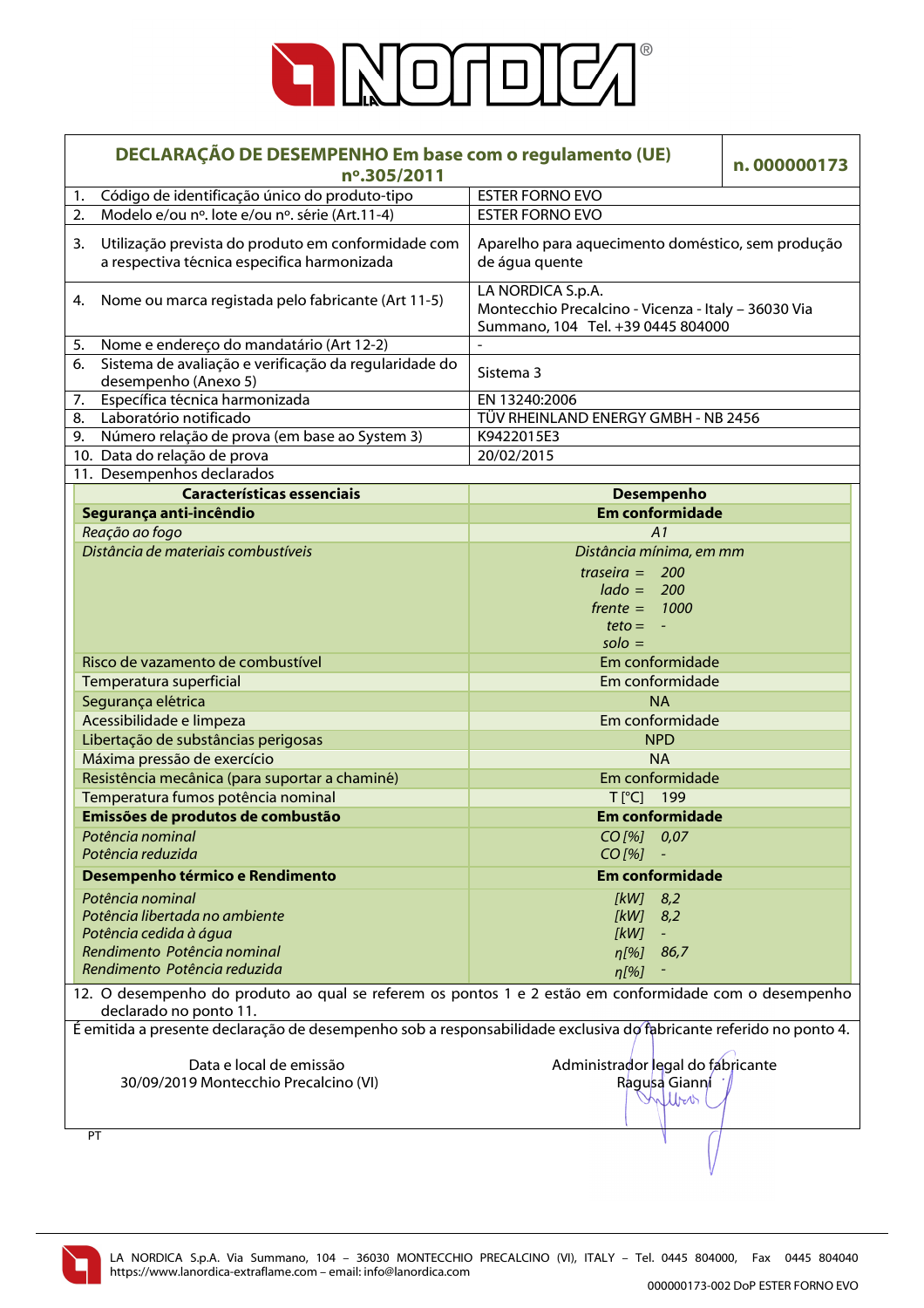

|    | YDEEVNEDEKLARATION I henhold til forordning (EU) nr. 305/2011                                                        |                                                                                                                 |  |
|----|----------------------------------------------------------------------------------------------------------------------|-----------------------------------------------------------------------------------------------------------------|--|
| 1. | Produkttypens unikke identifikationskode                                                                             | <b>ESTER FORNO EVO</b>                                                                                          |  |
| 2. | Model og/eller partinr. og/eller serienr. (Art.11-4)                                                                 | <b>ESTER FORNO EVO</b>                                                                                          |  |
| 3. | Tilsigtede anvendelser af produktet i<br>overensstemmelse med den pågældende<br>harmoniserede tekniske specifikation | Apparat til boligopvarmning uden produktion af varmt<br>vand                                                    |  |
| 4. | Fabrikantens navn eller registreret varemærke (Art<br>$11-5)$                                                        | LA NORDICA S.p.A.<br>Montecchio Precalcino - Vicenza - Italy - 36030 Via<br>Summano, 104 Tel. +39 0445 804000   |  |
| 5. | Navn og adresse på den bemyndigede repræsentant<br>(Art 12-2)                                                        |                                                                                                                 |  |
| 6. | System til vurdering og kontrol af ydeevnens<br>konstans (Bilag 5)                                                   | Sistema 3                                                                                                       |  |
| 7. | Harmoniseret teknisk specifikation                                                                                   | EN 13240:2006                                                                                                   |  |
| 8. | Notificeret laboratorium                                                                                             | TÜV RHEINLAND ENERGY GMBH - NB 2456                                                                             |  |
| 9. | Nummer testrapport (baseret på System 3)                                                                             | K9422015E3                                                                                                      |  |
|    | 10. Dato for testrapport                                                                                             | 20/02/2015                                                                                                      |  |
|    | 11. Deklarerede ydeevner                                                                                             |                                                                                                                 |  |
|    | Væsentlige egenskaber                                                                                                | Ydeevne                                                                                                         |  |
|    | <b>Brandsikkerhed</b>                                                                                                | <b>Loverensstemmelse</b>                                                                                        |  |
|    | Reaktion på brand                                                                                                    | A1                                                                                                              |  |
|    | Afstand fra brændbart materialer                                                                                     | Mindste afstand, i mm                                                                                           |  |
|    |                                                                                                                      | $bagside = 200$                                                                                                 |  |
|    |                                                                                                                      | side = $200$                                                                                                    |  |
|    |                                                                                                                      | forside = $1000$                                                                                                |  |
|    |                                                                                                                      | $I \circ f t = -$                                                                                               |  |
|    |                                                                                                                      | $jorden =$                                                                                                      |  |
|    | Risiko for udslip af brændsel                                                                                        | I overensstemmelse                                                                                              |  |
|    | Overfladetemperatur                                                                                                  | I overensstemmelse                                                                                              |  |
|    | <b>Elektrisk sikkerhed</b>                                                                                           | <b>NA</b>                                                                                                       |  |
|    | Tilgængelighed og rengøring                                                                                          | I overensstemmelse                                                                                              |  |
|    | Frigivelse af farlige stoffer                                                                                        | <b>NPD</b>                                                                                                      |  |
|    | Maksimalt driftstryk                                                                                                 | <b>NA</b>                                                                                                       |  |
|    | Mekanisk styrke (til at støtte skorstenen)                                                                           | I overensstemmelse                                                                                              |  |
|    | Røggastemperatur nominel effekt                                                                                      | T[°C] 199                                                                                                       |  |
|    | <b>Emissioner forbrændingsprodukter</b>                                                                              | <b>Loverensstemmelse</b>                                                                                        |  |
|    | Nominel effekt                                                                                                       | $CO$ [%]<br>0,07                                                                                                |  |
|    | Nedsat effekt                                                                                                        | $CO$ [%]                                                                                                        |  |
|    | Termiske ydeevner og Ydelse                                                                                          | I overensstemmelse                                                                                              |  |
|    | Nominel effekt                                                                                                       | 8,2<br>[kW]                                                                                                     |  |
|    | Effekt overført til omgivelserne                                                                                     | 8,2<br>[kW]                                                                                                     |  |
|    | Effekt overført til vandet                                                                                           | [kW]                                                                                                            |  |
|    | Ydelse Nominel effekt                                                                                                | $n[\%]$<br>86,7                                                                                                 |  |
|    | Ydelse Nedsat effekt                                                                                                 | $\eta$ [%]                                                                                                      |  |
|    |                                                                                                                      | 12. Ydeevnen for det produkt, der er anført i punkt 1 og 2, er i overensstemmelse med den deklarerede ydeevne i |  |
|    | punkt 11.                                                                                                            |                                                                                                                 |  |
|    | Denne ydeevnedeklaration udstedes på eneansvar af den fabrikant, der er anført i punkt 4.                            |                                                                                                                 |  |
|    | Dato og udstedelsessted<br>30/09/2019 Montecchio Precalcino (VI)                                                     | Producentens administrerende direktør<br>Ragusa Gianni                                                          |  |
|    | <b>DK</b>                                                                                                            |                                                                                                                 |  |
|    |                                                                                                                      |                                                                                                                 |  |

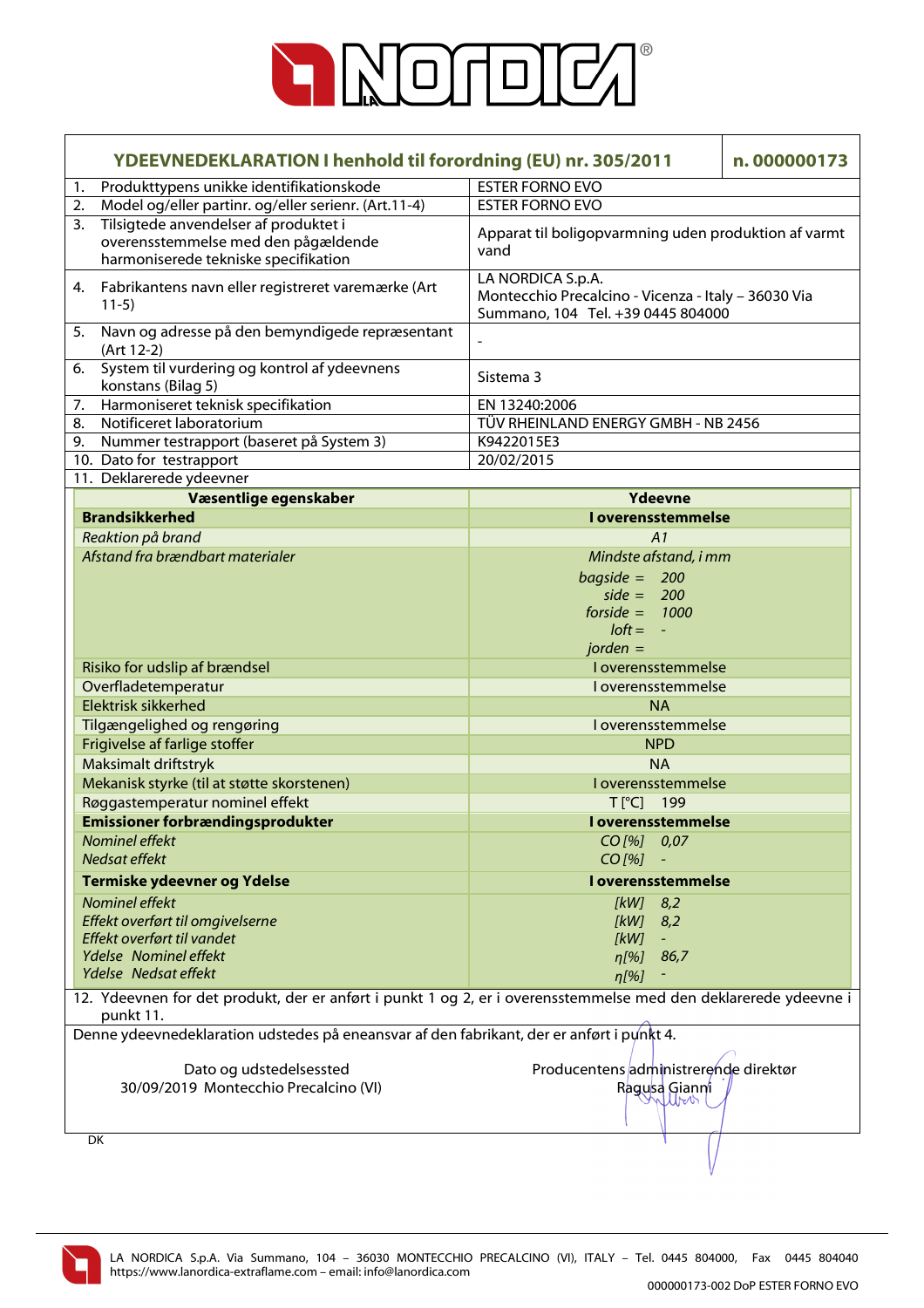

| Unik identifikationskod för produkttypen<br><b>ESTER FORNO EVO</b><br>1.<br>Modell och/eller partinummer och/eller serienr.<br>2.<br><b>ESTER FORNO EVO</b><br>$(Art.11-4)$<br>Avsedd användning av produkten i enlighet med de<br>Värmeapparat för hushållsbruk, utan<br>3.<br>tillämpliga harmoniserade tekniska specifikationerna<br>varmvattenberedning<br>LA NORDICA S.p.A.<br>Namn eller märke som registrerats av tillverkaren (Art<br>4.<br>Montecchio Precalcino - Vicenza - Italy - 36030 Via<br>$11-5)$<br>Summano, 104 Tel. +39 0445 804000<br>Ombudets namn och adress (Art 12-2)<br>5.<br>System för bedömning och kontroll av den<br>6.<br>Sistema 3<br>fortlöpande prestandan (Bilaga 5)<br>Harmoniserad teknisk specifikation<br>7.<br>EN 13240:2006<br>Deklarerat laboratorium<br>TÜV RHEINLAND ENERGY GMBH - NB 2456<br>8.<br>Nr. provrapport (baserat på System 3)<br>K9422015E3<br>9.<br>10. Datum för provningsrapporten<br>20/02/2015<br>11. Deklarerade prestationer<br>Grundläggande egenskaper<br>Prestanda<br><b>Brandskydd</b><br>Överensstämmer<br><b>Reaktion mot eld</b><br>A1<br>Avstånd från brännbart material<br>Minimiavstånd, i mm<br>$bak = 200$<br>$sida = 200$<br>$frame = 1000$<br>$tak = -$<br>$mark =$<br>Överensstämmer<br>Risk för bränslespill<br>Ytans temperatur<br>Överensstämmer<br>Elsäkerhet<br><b>NA</b><br>Tillgänglighet och rengöring<br>Överensstämmer<br>Utsläpp av farliga ämnen<br><b>NPD</b><br>Maximalt arbetstryck<br><b>NA</b><br>Mekanisk hållfasthet (för att stödja kaminen)<br>Överensstämmer<br>Röktemperatur nominell effekt<br>$T[^{\circ}C]$<br>199<br>Utsläpp av förbränningsprodukter<br>Överensstämmer<br><b>Nominell effekt</b><br>$CO$ [%] $0.07$<br><b>Reducerad effekt</b><br>$CO$ [%]<br>Överensstämmer<br><b>Termisk prestanda och Avkastning</b><br><b>Nominell effekt</b><br>[kW]<br>8,2<br>Effekt som ges till omgivningen<br>[kW]<br>8,2<br>Effekt som överförs till vattnet<br>[kW]<br><b>Avkastning Nominell effekt</b><br>86,7<br>$\eta$ [%]<br>Avkastning Reducerad effekt<br>$\eta$ [%]<br>12. Prestandan hos den produkt som avses i punkterna 1 och 2 överensstämmer med den prestanda som deklareras<br>i punkt 11.<br>Denna prestandadeklaration lämnas under det egna ansvaret hos tillverkaren som avses i punkt 4.<br>Tillverkarens Verkställande Direktör<br>Datum och ort för utfärdande<br>30/09/2019 Montecchio Precalcino (VI)<br>Ragusa Gianni<br>SE | PRESTANDADEKLARATION Enlighet med förordningen (EU) nr. 305/2011 | n.000000173 |
|-------------------------------------------------------------------------------------------------------------------------------------------------------------------------------------------------------------------------------------------------------------------------------------------------------------------------------------------------------------------------------------------------------------------------------------------------------------------------------------------------------------------------------------------------------------------------------------------------------------------------------------------------------------------------------------------------------------------------------------------------------------------------------------------------------------------------------------------------------------------------------------------------------------------------------------------------------------------------------------------------------------------------------------------------------------------------------------------------------------------------------------------------------------------------------------------------------------------------------------------------------------------------------------------------------------------------------------------------------------------------------------------------------------------------------------------------------------------------------------------------------------------------------------------------------------------------------------------------------------------------------------------------------------------------------------------------------------------------------------------------------------------------------------------------------------------------------------------------------------------------------------------------------------------------------------------------------------------------------------------------------------------------------------------------------------------------------------------------------------------------------------------------------------------------------------------------------------------------------------------------------------------------------------------------------------------------------------------------------------------------------------------------------------------------------------------------------------|------------------------------------------------------------------|-------------|
|                                                                                                                                                                                                                                                                                                                                                                                                                                                                                                                                                                                                                                                                                                                                                                                                                                                                                                                                                                                                                                                                                                                                                                                                                                                                                                                                                                                                                                                                                                                                                                                                                                                                                                                                                                                                                                                                                                                                                                                                                                                                                                                                                                                                                                                                                                                                                                                                                                                             |                                                                  |             |
|                                                                                                                                                                                                                                                                                                                                                                                                                                                                                                                                                                                                                                                                                                                                                                                                                                                                                                                                                                                                                                                                                                                                                                                                                                                                                                                                                                                                                                                                                                                                                                                                                                                                                                                                                                                                                                                                                                                                                                                                                                                                                                                                                                                                                                                                                                                                                                                                                                                             |                                                                  |             |
|                                                                                                                                                                                                                                                                                                                                                                                                                                                                                                                                                                                                                                                                                                                                                                                                                                                                                                                                                                                                                                                                                                                                                                                                                                                                                                                                                                                                                                                                                                                                                                                                                                                                                                                                                                                                                                                                                                                                                                                                                                                                                                                                                                                                                                                                                                                                                                                                                                                             |                                                                  |             |
|                                                                                                                                                                                                                                                                                                                                                                                                                                                                                                                                                                                                                                                                                                                                                                                                                                                                                                                                                                                                                                                                                                                                                                                                                                                                                                                                                                                                                                                                                                                                                                                                                                                                                                                                                                                                                                                                                                                                                                                                                                                                                                                                                                                                                                                                                                                                                                                                                                                             |                                                                  |             |
|                                                                                                                                                                                                                                                                                                                                                                                                                                                                                                                                                                                                                                                                                                                                                                                                                                                                                                                                                                                                                                                                                                                                                                                                                                                                                                                                                                                                                                                                                                                                                                                                                                                                                                                                                                                                                                                                                                                                                                                                                                                                                                                                                                                                                                                                                                                                                                                                                                                             |                                                                  |             |
|                                                                                                                                                                                                                                                                                                                                                                                                                                                                                                                                                                                                                                                                                                                                                                                                                                                                                                                                                                                                                                                                                                                                                                                                                                                                                                                                                                                                                                                                                                                                                                                                                                                                                                                                                                                                                                                                                                                                                                                                                                                                                                                                                                                                                                                                                                                                                                                                                                                             |                                                                  |             |
|                                                                                                                                                                                                                                                                                                                                                                                                                                                                                                                                                                                                                                                                                                                                                                                                                                                                                                                                                                                                                                                                                                                                                                                                                                                                                                                                                                                                                                                                                                                                                                                                                                                                                                                                                                                                                                                                                                                                                                                                                                                                                                                                                                                                                                                                                                                                                                                                                                                             |                                                                  |             |
|                                                                                                                                                                                                                                                                                                                                                                                                                                                                                                                                                                                                                                                                                                                                                                                                                                                                                                                                                                                                                                                                                                                                                                                                                                                                                                                                                                                                                                                                                                                                                                                                                                                                                                                                                                                                                                                                                                                                                                                                                                                                                                                                                                                                                                                                                                                                                                                                                                                             |                                                                  |             |
|                                                                                                                                                                                                                                                                                                                                                                                                                                                                                                                                                                                                                                                                                                                                                                                                                                                                                                                                                                                                                                                                                                                                                                                                                                                                                                                                                                                                                                                                                                                                                                                                                                                                                                                                                                                                                                                                                                                                                                                                                                                                                                                                                                                                                                                                                                                                                                                                                                                             |                                                                  |             |
|                                                                                                                                                                                                                                                                                                                                                                                                                                                                                                                                                                                                                                                                                                                                                                                                                                                                                                                                                                                                                                                                                                                                                                                                                                                                                                                                                                                                                                                                                                                                                                                                                                                                                                                                                                                                                                                                                                                                                                                                                                                                                                                                                                                                                                                                                                                                                                                                                                                             |                                                                  |             |
|                                                                                                                                                                                                                                                                                                                                                                                                                                                                                                                                                                                                                                                                                                                                                                                                                                                                                                                                                                                                                                                                                                                                                                                                                                                                                                                                                                                                                                                                                                                                                                                                                                                                                                                                                                                                                                                                                                                                                                                                                                                                                                                                                                                                                                                                                                                                                                                                                                                             |                                                                  |             |
|                                                                                                                                                                                                                                                                                                                                                                                                                                                                                                                                                                                                                                                                                                                                                                                                                                                                                                                                                                                                                                                                                                                                                                                                                                                                                                                                                                                                                                                                                                                                                                                                                                                                                                                                                                                                                                                                                                                                                                                                                                                                                                                                                                                                                                                                                                                                                                                                                                                             |                                                                  |             |
|                                                                                                                                                                                                                                                                                                                                                                                                                                                                                                                                                                                                                                                                                                                                                                                                                                                                                                                                                                                                                                                                                                                                                                                                                                                                                                                                                                                                                                                                                                                                                                                                                                                                                                                                                                                                                                                                                                                                                                                                                                                                                                                                                                                                                                                                                                                                                                                                                                                             |                                                                  |             |
|                                                                                                                                                                                                                                                                                                                                                                                                                                                                                                                                                                                                                                                                                                                                                                                                                                                                                                                                                                                                                                                                                                                                                                                                                                                                                                                                                                                                                                                                                                                                                                                                                                                                                                                                                                                                                                                                                                                                                                                                                                                                                                                                                                                                                                                                                                                                                                                                                                                             |                                                                  |             |
|                                                                                                                                                                                                                                                                                                                                                                                                                                                                                                                                                                                                                                                                                                                                                                                                                                                                                                                                                                                                                                                                                                                                                                                                                                                                                                                                                                                                                                                                                                                                                                                                                                                                                                                                                                                                                                                                                                                                                                                                                                                                                                                                                                                                                                                                                                                                                                                                                                                             |                                                                  |             |
|                                                                                                                                                                                                                                                                                                                                                                                                                                                                                                                                                                                                                                                                                                                                                                                                                                                                                                                                                                                                                                                                                                                                                                                                                                                                                                                                                                                                                                                                                                                                                                                                                                                                                                                                                                                                                                                                                                                                                                                                                                                                                                                                                                                                                                                                                                                                                                                                                                                             |                                                                  |             |
|                                                                                                                                                                                                                                                                                                                                                                                                                                                                                                                                                                                                                                                                                                                                                                                                                                                                                                                                                                                                                                                                                                                                                                                                                                                                                                                                                                                                                                                                                                                                                                                                                                                                                                                                                                                                                                                                                                                                                                                                                                                                                                                                                                                                                                                                                                                                                                                                                                                             |                                                                  |             |
|                                                                                                                                                                                                                                                                                                                                                                                                                                                                                                                                                                                                                                                                                                                                                                                                                                                                                                                                                                                                                                                                                                                                                                                                                                                                                                                                                                                                                                                                                                                                                                                                                                                                                                                                                                                                                                                                                                                                                                                                                                                                                                                                                                                                                                                                                                                                                                                                                                                             |                                                                  |             |
|                                                                                                                                                                                                                                                                                                                                                                                                                                                                                                                                                                                                                                                                                                                                                                                                                                                                                                                                                                                                                                                                                                                                                                                                                                                                                                                                                                                                                                                                                                                                                                                                                                                                                                                                                                                                                                                                                                                                                                                                                                                                                                                                                                                                                                                                                                                                                                                                                                                             |                                                                  |             |
|                                                                                                                                                                                                                                                                                                                                                                                                                                                                                                                                                                                                                                                                                                                                                                                                                                                                                                                                                                                                                                                                                                                                                                                                                                                                                                                                                                                                                                                                                                                                                                                                                                                                                                                                                                                                                                                                                                                                                                                                                                                                                                                                                                                                                                                                                                                                                                                                                                                             |                                                                  |             |
|                                                                                                                                                                                                                                                                                                                                                                                                                                                                                                                                                                                                                                                                                                                                                                                                                                                                                                                                                                                                                                                                                                                                                                                                                                                                                                                                                                                                                                                                                                                                                                                                                                                                                                                                                                                                                                                                                                                                                                                                                                                                                                                                                                                                                                                                                                                                                                                                                                                             |                                                                  |             |
|                                                                                                                                                                                                                                                                                                                                                                                                                                                                                                                                                                                                                                                                                                                                                                                                                                                                                                                                                                                                                                                                                                                                                                                                                                                                                                                                                                                                                                                                                                                                                                                                                                                                                                                                                                                                                                                                                                                                                                                                                                                                                                                                                                                                                                                                                                                                                                                                                                                             |                                                                  |             |
|                                                                                                                                                                                                                                                                                                                                                                                                                                                                                                                                                                                                                                                                                                                                                                                                                                                                                                                                                                                                                                                                                                                                                                                                                                                                                                                                                                                                                                                                                                                                                                                                                                                                                                                                                                                                                                                                                                                                                                                                                                                                                                                                                                                                                                                                                                                                                                                                                                                             |                                                                  |             |
|                                                                                                                                                                                                                                                                                                                                                                                                                                                                                                                                                                                                                                                                                                                                                                                                                                                                                                                                                                                                                                                                                                                                                                                                                                                                                                                                                                                                                                                                                                                                                                                                                                                                                                                                                                                                                                                                                                                                                                                                                                                                                                                                                                                                                                                                                                                                                                                                                                                             |                                                                  |             |
|                                                                                                                                                                                                                                                                                                                                                                                                                                                                                                                                                                                                                                                                                                                                                                                                                                                                                                                                                                                                                                                                                                                                                                                                                                                                                                                                                                                                                                                                                                                                                                                                                                                                                                                                                                                                                                                                                                                                                                                                                                                                                                                                                                                                                                                                                                                                                                                                                                                             |                                                                  |             |
|                                                                                                                                                                                                                                                                                                                                                                                                                                                                                                                                                                                                                                                                                                                                                                                                                                                                                                                                                                                                                                                                                                                                                                                                                                                                                                                                                                                                                                                                                                                                                                                                                                                                                                                                                                                                                                                                                                                                                                                                                                                                                                                                                                                                                                                                                                                                                                                                                                                             |                                                                  |             |
|                                                                                                                                                                                                                                                                                                                                                                                                                                                                                                                                                                                                                                                                                                                                                                                                                                                                                                                                                                                                                                                                                                                                                                                                                                                                                                                                                                                                                                                                                                                                                                                                                                                                                                                                                                                                                                                                                                                                                                                                                                                                                                                                                                                                                                                                                                                                                                                                                                                             |                                                                  |             |
|                                                                                                                                                                                                                                                                                                                                                                                                                                                                                                                                                                                                                                                                                                                                                                                                                                                                                                                                                                                                                                                                                                                                                                                                                                                                                                                                                                                                                                                                                                                                                                                                                                                                                                                                                                                                                                                                                                                                                                                                                                                                                                                                                                                                                                                                                                                                                                                                                                                             |                                                                  |             |
|                                                                                                                                                                                                                                                                                                                                                                                                                                                                                                                                                                                                                                                                                                                                                                                                                                                                                                                                                                                                                                                                                                                                                                                                                                                                                                                                                                                                                                                                                                                                                                                                                                                                                                                                                                                                                                                                                                                                                                                                                                                                                                                                                                                                                                                                                                                                                                                                                                                             |                                                                  |             |
|                                                                                                                                                                                                                                                                                                                                                                                                                                                                                                                                                                                                                                                                                                                                                                                                                                                                                                                                                                                                                                                                                                                                                                                                                                                                                                                                                                                                                                                                                                                                                                                                                                                                                                                                                                                                                                                                                                                                                                                                                                                                                                                                                                                                                                                                                                                                                                                                                                                             |                                                                  |             |
|                                                                                                                                                                                                                                                                                                                                                                                                                                                                                                                                                                                                                                                                                                                                                                                                                                                                                                                                                                                                                                                                                                                                                                                                                                                                                                                                                                                                                                                                                                                                                                                                                                                                                                                                                                                                                                                                                                                                                                                                                                                                                                                                                                                                                                                                                                                                                                                                                                                             |                                                                  |             |
|                                                                                                                                                                                                                                                                                                                                                                                                                                                                                                                                                                                                                                                                                                                                                                                                                                                                                                                                                                                                                                                                                                                                                                                                                                                                                                                                                                                                                                                                                                                                                                                                                                                                                                                                                                                                                                                                                                                                                                                                                                                                                                                                                                                                                                                                                                                                                                                                                                                             |                                                                  |             |
|                                                                                                                                                                                                                                                                                                                                                                                                                                                                                                                                                                                                                                                                                                                                                                                                                                                                                                                                                                                                                                                                                                                                                                                                                                                                                                                                                                                                                                                                                                                                                                                                                                                                                                                                                                                                                                                                                                                                                                                                                                                                                                                                                                                                                                                                                                                                                                                                                                                             |                                                                  |             |
|                                                                                                                                                                                                                                                                                                                                                                                                                                                                                                                                                                                                                                                                                                                                                                                                                                                                                                                                                                                                                                                                                                                                                                                                                                                                                                                                                                                                                                                                                                                                                                                                                                                                                                                                                                                                                                                                                                                                                                                                                                                                                                                                                                                                                                                                                                                                                                                                                                                             |                                                                  |             |
|                                                                                                                                                                                                                                                                                                                                                                                                                                                                                                                                                                                                                                                                                                                                                                                                                                                                                                                                                                                                                                                                                                                                                                                                                                                                                                                                                                                                                                                                                                                                                                                                                                                                                                                                                                                                                                                                                                                                                                                                                                                                                                                                                                                                                                                                                                                                                                                                                                                             |                                                                  |             |
|                                                                                                                                                                                                                                                                                                                                                                                                                                                                                                                                                                                                                                                                                                                                                                                                                                                                                                                                                                                                                                                                                                                                                                                                                                                                                                                                                                                                                                                                                                                                                                                                                                                                                                                                                                                                                                                                                                                                                                                                                                                                                                                                                                                                                                                                                                                                                                                                                                                             |                                                                  |             |
|                                                                                                                                                                                                                                                                                                                                                                                                                                                                                                                                                                                                                                                                                                                                                                                                                                                                                                                                                                                                                                                                                                                                                                                                                                                                                                                                                                                                                                                                                                                                                                                                                                                                                                                                                                                                                                                                                                                                                                                                                                                                                                                                                                                                                                                                                                                                                                                                                                                             |                                                                  |             |
|                                                                                                                                                                                                                                                                                                                                                                                                                                                                                                                                                                                                                                                                                                                                                                                                                                                                                                                                                                                                                                                                                                                                                                                                                                                                                                                                                                                                                                                                                                                                                                                                                                                                                                                                                                                                                                                                                                                                                                                                                                                                                                                                                                                                                                                                                                                                                                                                                                                             |                                                                  |             |
|                                                                                                                                                                                                                                                                                                                                                                                                                                                                                                                                                                                                                                                                                                                                                                                                                                                                                                                                                                                                                                                                                                                                                                                                                                                                                                                                                                                                                                                                                                                                                                                                                                                                                                                                                                                                                                                                                                                                                                                                                                                                                                                                                                                                                                                                                                                                                                                                                                                             |                                                                  |             |
|                                                                                                                                                                                                                                                                                                                                                                                                                                                                                                                                                                                                                                                                                                                                                                                                                                                                                                                                                                                                                                                                                                                                                                                                                                                                                                                                                                                                                                                                                                                                                                                                                                                                                                                                                                                                                                                                                                                                                                                                                                                                                                                                                                                                                                                                                                                                                                                                                                                             |                                                                  |             |
|                                                                                                                                                                                                                                                                                                                                                                                                                                                                                                                                                                                                                                                                                                                                                                                                                                                                                                                                                                                                                                                                                                                                                                                                                                                                                                                                                                                                                                                                                                                                                                                                                                                                                                                                                                                                                                                                                                                                                                                                                                                                                                                                                                                                                                                                                                                                                                                                                                                             |                                                                  |             |
|                                                                                                                                                                                                                                                                                                                                                                                                                                                                                                                                                                                                                                                                                                                                                                                                                                                                                                                                                                                                                                                                                                                                                                                                                                                                                                                                                                                                                                                                                                                                                                                                                                                                                                                                                                                                                                                                                                                                                                                                                                                                                                                                                                                                                                                                                                                                                                                                                                                             |                                                                  |             |
|                                                                                                                                                                                                                                                                                                                                                                                                                                                                                                                                                                                                                                                                                                                                                                                                                                                                                                                                                                                                                                                                                                                                                                                                                                                                                                                                                                                                                                                                                                                                                                                                                                                                                                                                                                                                                                                                                                                                                                                                                                                                                                                                                                                                                                                                                                                                                                                                                                                             |                                                                  |             |
|                                                                                                                                                                                                                                                                                                                                                                                                                                                                                                                                                                                                                                                                                                                                                                                                                                                                                                                                                                                                                                                                                                                                                                                                                                                                                                                                                                                                                                                                                                                                                                                                                                                                                                                                                                                                                                                                                                                                                                                                                                                                                                                                                                                                                                                                                                                                                                                                                                                             |                                                                  |             |

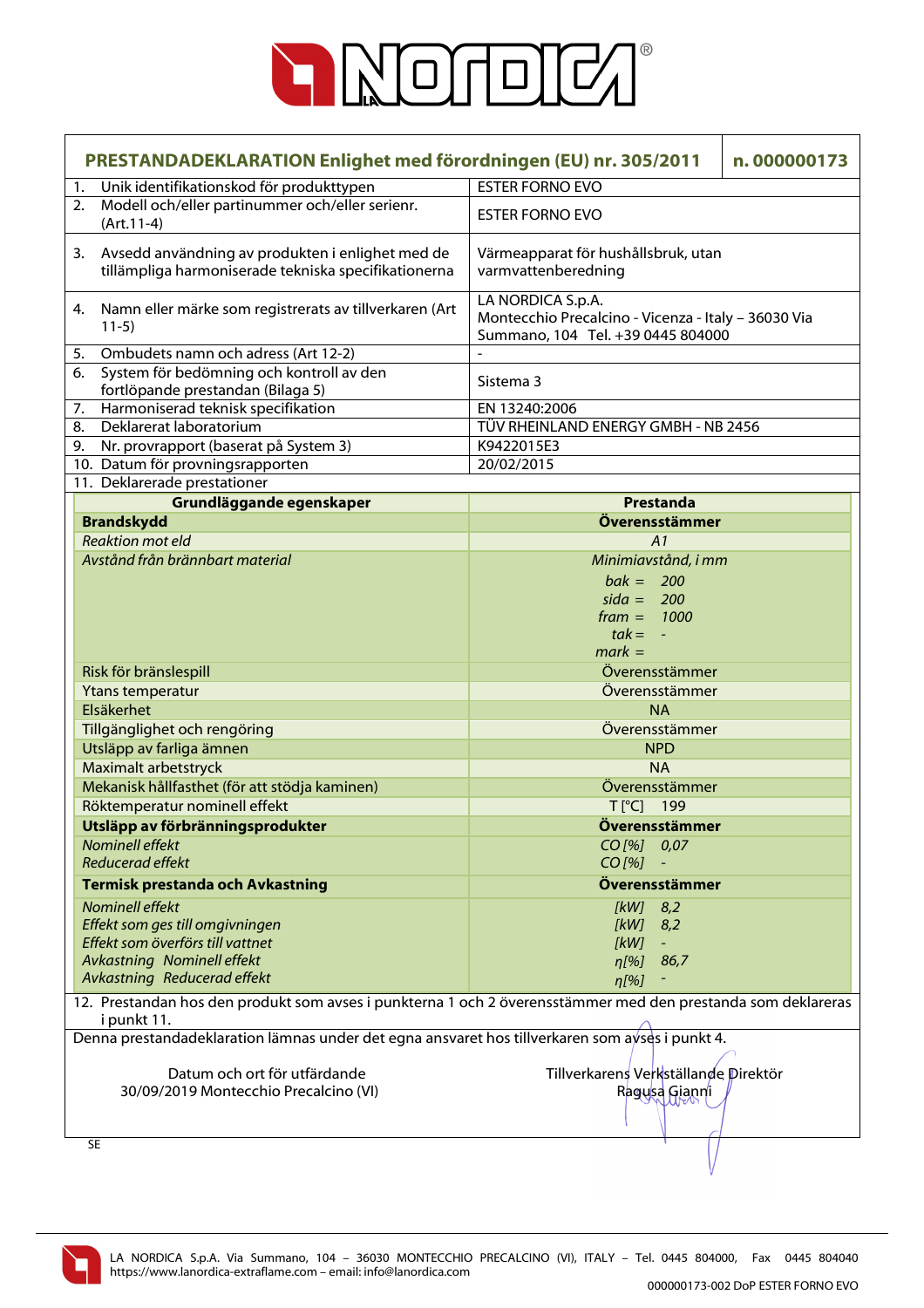

| <b>YTELSESERKLÆRING Etter forordning (EEC) nr. 305/2011</b>                                                       |                                                                                                               | n.000000173 |
|-------------------------------------------------------------------------------------------------------------------|---------------------------------------------------------------------------------------------------------------|-------------|
| Entydig identifikasjonskode for produkttypen<br>1.                                                                | <b>ESTER FORNO EVO</b>                                                                                        |             |
| Modell og/eller partinr. og/eller serienr. (Art. 11-4)<br>2.                                                      | <b>ESTER FORNO EVO</b>                                                                                        |             |
| Tilsiktede bruksområder for produktet, i samsvar med<br>3.<br>den relevante harmoniserte tekniske spesifikasjonen | Apparat for oppvarming av boliger, uten<br>varmtvannsproduksjon                                               |             |
| Navn eller registrert varemerke til produsenten (Art.<br>4.<br>$11-5)$                                            | LA NORDICA S.p.A.<br>Montecchio Precalcino - Vicenza - Italy - 36030 Via<br>Summano, 104 Tel. +39 0445 804000 |             |
| Navn og adresse til representant (Art. 12-2)<br>5.                                                                | $\overline{a}$                                                                                                |             |
| System for vurdering og kontroll av byggevarens<br>6.<br>konstante ytelse (Vedlegg 5)                             | Sistema 3                                                                                                     |             |
| Harmonisert teknisk spesifikasjon<br>7.                                                                           | EN 13240:2006                                                                                                 |             |
| 8.<br>Teknisk kontrollorgan                                                                                       | TÜV RHEINLAND ENERGY GMBH - NB 2456                                                                           |             |
| Testrapport (på grunnlag av System 3)<br>9.                                                                       | K9422015E3                                                                                                    |             |
| 10. Dato for testrapport                                                                                          | 20/02/2015                                                                                                    |             |
| 11. Erklærte ytelser                                                                                              |                                                                                                               |             |
| Vesentlige egenskaper                                                                                             | Ytelse                                                                                                        |             |
| <b>Brannsikring</b>                                                                                               | <b>Konform</b>                                                                                                |             |
| Flammemotstand                                                                                                    | A1                                                                                                            |             |
|                                                                                                                   |                                                                                                               |             |
| Avstand fra brennbare materialer                                                                                  | Minimums avstand, i mm                                                                                        |             |
|                                                                                                                   | bakside = $200$                                                                                               |             |
|                                                                                                                   | side = $200$                                                                                                  |             |
|                                                                                                                   | framside = $1000$                                                                                             |             |
|                                                                                                                   | $himmel = -$                                                                                                  |             |
|                                                                                                                   | $s$ okkel =                                                                                                   |             |
| Fare for utslipp av brensel                                                                                       | Konform                                                                                                       |             |
| Overflatetemperatur                                                                                               | Konform                                                                                                       |             |
| Elektrisk sikkerhet                                                                                               | <b>NA</b>                                                                                                     |             |
| Tilgangsmulighet og rengjøring                                                                                    | Konform                                                                                                       |             |
| Skiller ut farlige substanser                                                                                     | <b>NPD</b>                                                                                                    |             |
| Maksimalt driftstrykk                                                                                             | <b>NA</b>                                                                                                     |             |
| Mekanisk motstand (for å støtte skorsteinen)                                                                      | Conforme                                                                                                      |             |
| Røykgasstemperatur nominell kraft                                                                                 | T[°C] 199                                                                                                     |             |
| Forbrenningsutslipp                                                                                               | <b>Konform</b>                                                                                                |             |
|                                                                                                                   |                                                                                                               |             |
| <b>Nominell kraft</b>                                                                                             | $CO$ [%] $0.07$                                                                                               |             |
| <b>Redusert kraft</b>                                                                                             | $CO [%] -$                                                                                                    |             |
| <b>Termiske ytelser og Ytelse</b>                                                                                 | <b>Konform</b>                                                                                                |             |
| <b>Nominell kraft</b>                                                                                             | $[kW]$ 8,2                                                                                                    |             |
| Varmeavgivelse til rom                                                                                            | [kW]<br>8,2                                                                                                   |             |
| Varmeavgivelse til vann                                                                                           | [kW]                                                                                                          |             |
| <b>Ytelse Nominell kraft</b>                                                                                      | $\eta$ [%]<br>86,7                                                                                            |             |
| <b>Ytelse Redusert kraft</b>                                                                                      | $\eta$ [%]                                                                                                    |             |
| 12. Produktets ytelse som angitt i nr. 1 og 2, er i samsvar med ytelsen angitt i nr. 11.                          |                                                                                                               |             |
| Denne ytelseserklæringen er utstedt på eget ansvar av produsenten, som angitt i nr. 4.                            |                                                                                                               |             |
| Dato og sted for utstedelse                                                                                       | Administrerende direktør produsent                                                                            |             |
| 30/09/2019 Montecchio Precalcino (VI)                                                                             | Ragusa Gianni .                                                                                               |             |
|                                                                                                                   | Milbor                                                                                                        |             |
|                                                                                                                   |                                                                                                               |             |
| <b>NO</b>                                                                                                         |                                                                                                               |             |

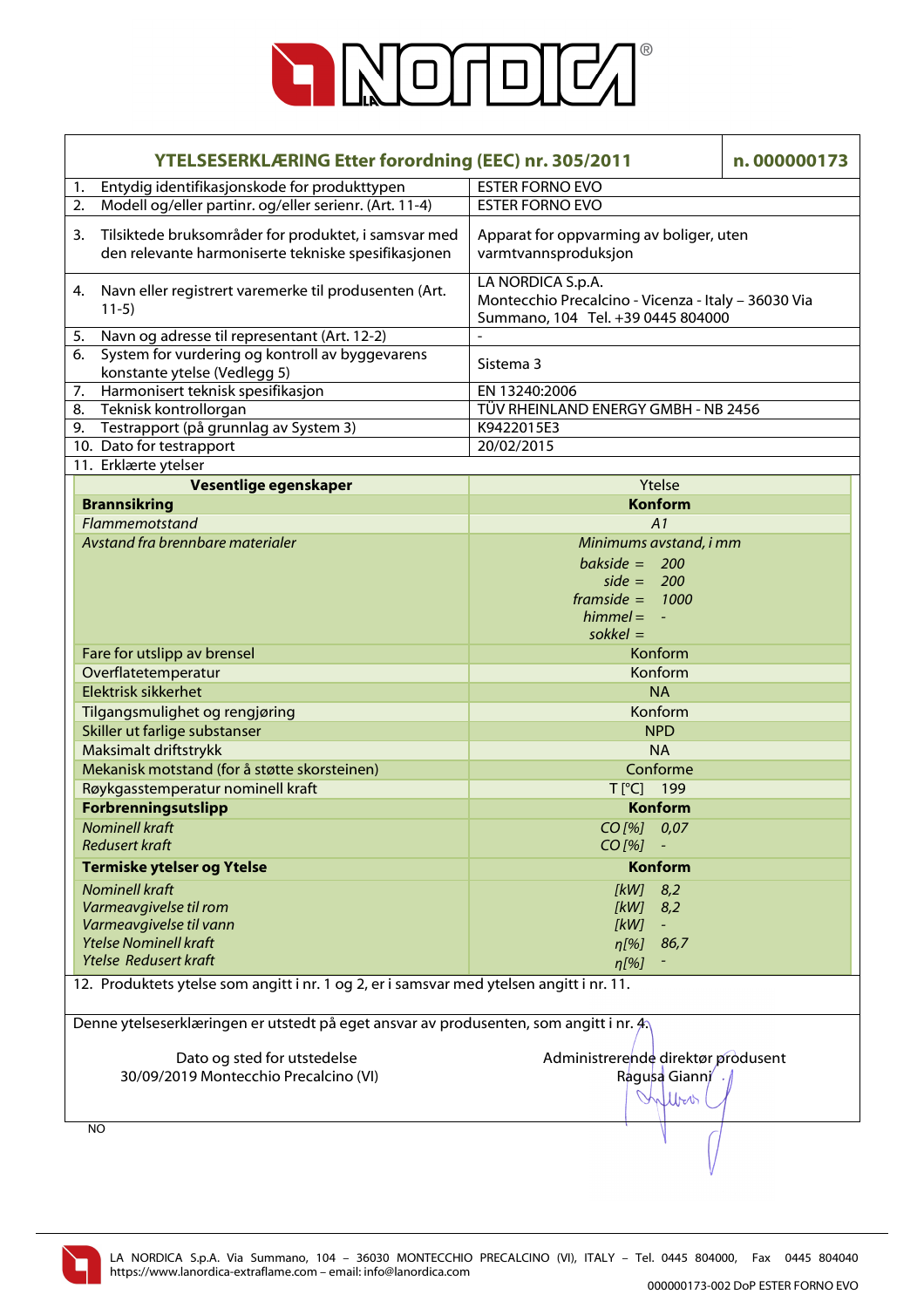

| SUORITUSTASOILMOITUS Asetuksen (EU) nro 305/2011 mukaisesti                                                               |                                                                                                               | n.000000173 |
|---------------------------------------------------------------------------------------------------------------------------|---------------------------------------------------------------------------------------------------------------|-------------|
| Tuotetyypin yksilöllinen tunniste<br>1.                                                                                   | <b>ESTER FORNO EVO</b>                                                                                        |             |
| Malli ja/tai eränro ja/tai sarjanro (Art.11-4)<br>2.                                                                      | <b>ESTER FORNO EVO</b>                                                                                        |             |
| Sovellettavan yhdenmukaistetun teknisen eritelmän<br>3.<br>mukainen tuotteen aiottu käyttötarkoitus tai -<br>tarkoitukset | Kotitalouksien lämmityslaite ilman lämpimän veden<br>tuotantoa                                                |             |
| 4. Valmistajan nimi, rekisteröity kauppanimi tai<br>tavaramerkki (Art 11-5)                                               | LA NORDICA S.p.A.<br>Montecchio Precalcino - Vicenza - Italy - 36030 Via<br>Summano, 104 Tel. +39 0445 804000 |             |
| Valtuutetun edustajan nimi ja osoite (Art 12-2)<br>5.                                                                     |                                                                                                               |             |
| Tuotteen suoritustason pysyvyyden arviointi- ja<br>6.<br>varmennusjärjestelmä (Liite 5)                                   | Sistema 3                                                                                                     |             |
| Yhdenmukaistettu tekninen eritelmä<br>7.                                                                                  | EN 13240:2006                                                                                                 |             |
| Ilmoitettu laitos<br>8.                                                                                                   | TÜV RHEINLAND ENERGY GMBH - NB 2456                                                                           |             |
| Arvioinnin numero (System 3 perusteella)<br>9.                                                                            | K9422015E3                                                                                                    |             |
| 10. Myöntämispäivä testiraportin                                                                                          | 20/02/2015                                                                                                    |             |
| 11. Ilmoitetut suoritustasot                                                                                              |                                                                                                               |             |
| Perusominaisuudet                                                                                                         | Suoritustaso                                                                                                  |             |
| <b>Paloturvallisuus</b>                                                                                                   | Laadun mukainen                                                                                               |             |
| Palotekninen käyttäytyminen                                                                                               | A1                                                                                                            |             |
| Etäisyys pal. mater.                                                                                                      | Minimietäisyys mm                                                                                             |             |
|                                                                                                                           | $takaosa = 200$                                                                                               |             |
|                                                                                                                           | $sivu = 200$                                                                                                  |             |
|                                                                                                                           | $etuosa = 1000$                                                                                               |             |
|                                                                                                                           | $k$ atto = $-$                                                                                                |             |
|                                                                                                                           | $lattice =$                                                                                                   |             |
| Riski polttoaineen valumiselle                                                                                            | Laadun mukainen                                                                                               |             |
| Pinnan lämpötila                                                                                                          | Laadun mukainen                                                                                               |             |
| Sähköturvallisuus                                                                                                         | <b>NA</b>                                                                                                     |             |
| Pääsy ja puhdistus                                                                                                        | Laadun mukainen                                                                                               |             |
| Vaarallisten aineiden päästö                                                                                              | <b>NPD</b>                                                                                                    |             |
| Toiminnan maksimipaine                                                                                                    | <b>NA</b>                                                                                                     |             |
| Mekaaninen kestävyys (kestää uunin painon)                                                                                | Laadun mukainen                                                                                               |             |
| Savujen lämpötila nimellisteho                                                                                            | T[°C] 199                                                                                                     |             |
| Palamistuotteiden päästöt                                                                                                 | Laadun mukainen                                                                                               |             |
| Nimellisteho                                                                                                              | CO [%] 0,07                                                                                                   |             |
| Rajoitettu teho                                                                                                           | $CO$ [%]                                                                                                      |             |
|                                                                                                                           | Laadun mukainen                                                                                               |             |
| Lämpöteho Ja Tuotto                                                                                                       |                                                                                                               |             |
| Nimellisteho                                                                                                              | [kW]<br>8,2                                                                                                   |             |
| Ympäristöön kohdistuva teho                                                                                               | [kW]<br>8,2                                                                                                   |             |
| Veteen siirtyvä teho<br><b>Tuotto Nimellisteho</b>                                                                        | [kW]<br>÷,                                                                                                    |             |
|                                                                                                                           | $n[\%]$<br>86,7                                                                                               |             |
| Tuotto Rajoitettu teho                                                                                                    | $\eta$ [%]                                                                                                    |             |
| 12. Edellä 1 ja 2 kohdassa yksilöidyn tuotteen suoritustasot ovat 11 kohdassa ilmoitettujen suoritustasojen mukaiset.     |                                                                                                               |             |
| Tämä suoritustasoilmoitus on annettu 4 kohdassa ilmoitetun valmistajan yksinomaisella vastuulla.                          |                                                                                                               |             |
| Myöntämispvm ja -paikka                                                                                                   | Valmistuksesta vastaava pääjohtaja                                                                            |             |
| 30/09/2019 Montecchio Precalcino (VI)                                                                                     | Ragusa Gianni                                                                                                 |             |
|                                                                                                                           | Wor                                                                                                           |             |
| FI.                                                                                                                       |                                                                                                               |             |
|                                                                                                                           |                                                                                                               |             |

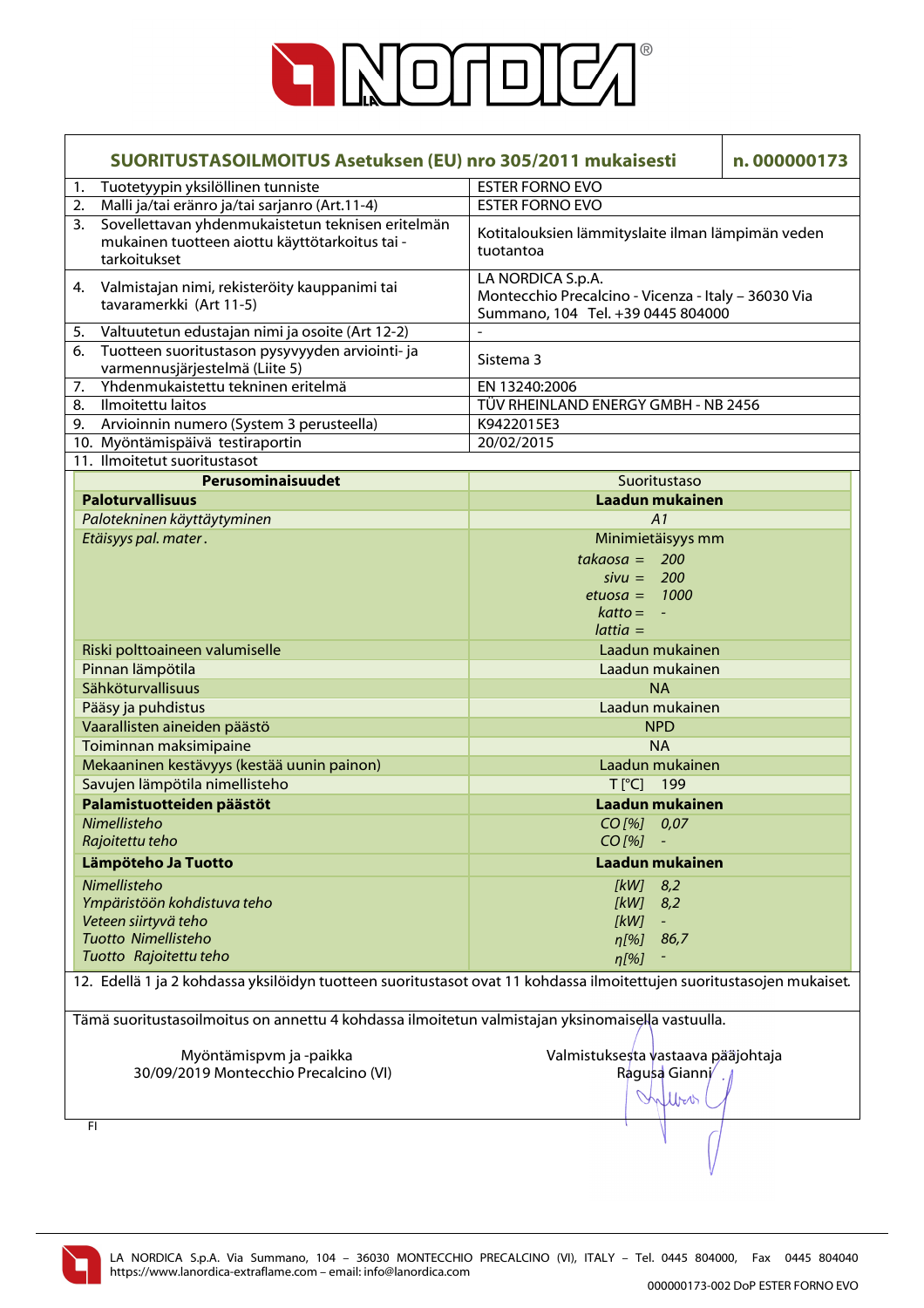

| PROHLÁŠENÍ O VLASTNOSTECH Podle nařízení (EU) č. 305/2011                                               |                                                                                                               | n.000000173 |
|---------------------------------------------------------------------------------------------------------|---------------------------------------------------------------------------------------------------------------|-------------|
| Jedinečný identifikační kód výrobku - typu v<br>1.                                                      | <b>ESTER FORNO EVO</b>                                                                                        |             |
| Model a/nebo č. šarže a/nebo č. série (Čl.11-4)<br>2.                                                   | <b>ESTER FORNO EVO</b>                                                                                        |             |
| Zamýšlené použití výrobku v souladu s příslušnými<br>3.<br>harmonizovanými technickými normami          | Zařízení pro vytápění domácností, bez výroby teplé<br>vody                                                    |             |
| Jméno nebo obchodní značka výrobce (Čl. 11-5)<br>4.                                                     | LA NORDICA S.p.A.<br>Montecchio Precalcino - Vicenza - Italy - 36030 Via<br>Summano, 104 Tel. +39 0445 804000 |             |
| Jméno a adresa zástupce (Čl. 12-2)<br>5.                                                                |                                                                                                               |             |
| Systém posuzování a ověřování stálosti vlastností<br>6.<br>(Příloha 5)                                  | Sistema 3                                                                                                     |             |
| Harmonizovaná technická norma<br>7.                                                                     | EN 13240:2006                                                                                                 |             |
| 8.<br>Registrovaná laboratoř                                                                            | TÜV RHEINLAND ENERGY GMBH - NB 2456                                                                           |             |
| Číslo zkušebního protokolu (podle System 3)<br>9.                                                       | K9422015E3                                                                                                    |             |
| 10. Datum protokolu o zkoušce                                                                           | 20/02/2015                                                                                                    |             |
| 11. Prohlášené vlastnosti                                                                               |                                                                                                               |             |
| Základní charakteristiky                                                                                | <b>Vlastnost</b>                                                                                              |             |
| Požární bezpečnost                                                                                      | V souladu                                                                                                     |             |
| Reakce na oheň                                                                                          | A1                                                                                                            |             |
| Vzdálenost od hořlavých materiálů                                                                       | Minimální vzdálenost, v mm                                                                                    |             |
|                                                                                                         | $vzadu = 200$                                                                                                 |             |
|                                                                                                         | $na boku = 200$                                                                                               |             |
|                                                                                                         | $z$ epředu = 1000                                                                                             |             |
|                                                                                                         | $\mathsf{strop} = -$                                                                                          |             |
|                                                                                                         | $podlaha =$                                                                                                   |             |
| Riziko rozlití paliva                                                                                   | V souladu                                                                                                     |             |
| Teplota povrchu                                                                                         | V souladu                                                                                                     |             |
| Elektrická bezpečnost                                                                                   | <b>NA</b>                                                                                                     |             |
| Dostupnost a čištění                                                                                    | V souladu                                                                                                     |             |
| Uvolňování nebezpečných látek                                                                           | <b>NPD</b>                                                                                                    |             |
| Maximální provozní tlak                                                                                 | <b>NA</b>                                                                                                     |             |
| Mechanická pevnost (na podporu komínu)                                                                  | V souladu                                                                                                     |             |
| Teplota spalin jmenovitý výkon                                                                          | T[°C] 199                                                                                                     |             |
| <b>Emise spalin</b>                                                                                     |                                                                                                               |             |
|                                                                                                         | V souladu                                                                                                     |             |
| Jmenovitý výkon                                                                                         | CO[%] 0,07                                                                                                    |             |
| Snížený výkon                                                                                           | $CO$ [%]                                                                                                      |             |
| Tepelné vlastnosti a Výtěžnost                                                                          | V souladu                                                                                                     |             |
| Jmenovitý výkon                                                                                         | [kW]<br>8,2                                                                                                   |             |
| Výkon přenášený do prostředí                                                                            | [kW]<br>8,2                                                                                                   |             |
| Výkon přenášený do vody                                                                                 | [kW]                                                                                                          |             |
| Výtěžnost Jmenovitý výkon                                                                               | $\eta$ [%]<br>86,7                                                                                            |             |
| Výtěžnost Snížený výkon                                                                                 | n[%]                                                                                                          |             |
| 12. Výkon výrobku uvedeného v bodech 1 a 2 je v souladu s vlastnostmi uvedenými v prohlášení v bodě 11. |                                                                                                               |             |
| Toto prohlášení o vlastnostech se vydává na výhradní odpovědnost výrobce uvedeného v bodě 4.            |                                                                                                               |             |
| Zmocnený jednatel výrobce<br>Místo a datum vydání                                                       |                                                                                                               |             |
| 30/09/2019 Montecchio Precalcino (VI)                                                                   | Ragusa Gianni .                                                                                               |             |
|                                                                                                         | Milbor                                                                                                        |             |
|                                                                                                         |                                                                                                               |             |
| CZ                                                                                                      |                                                                                                               |             |

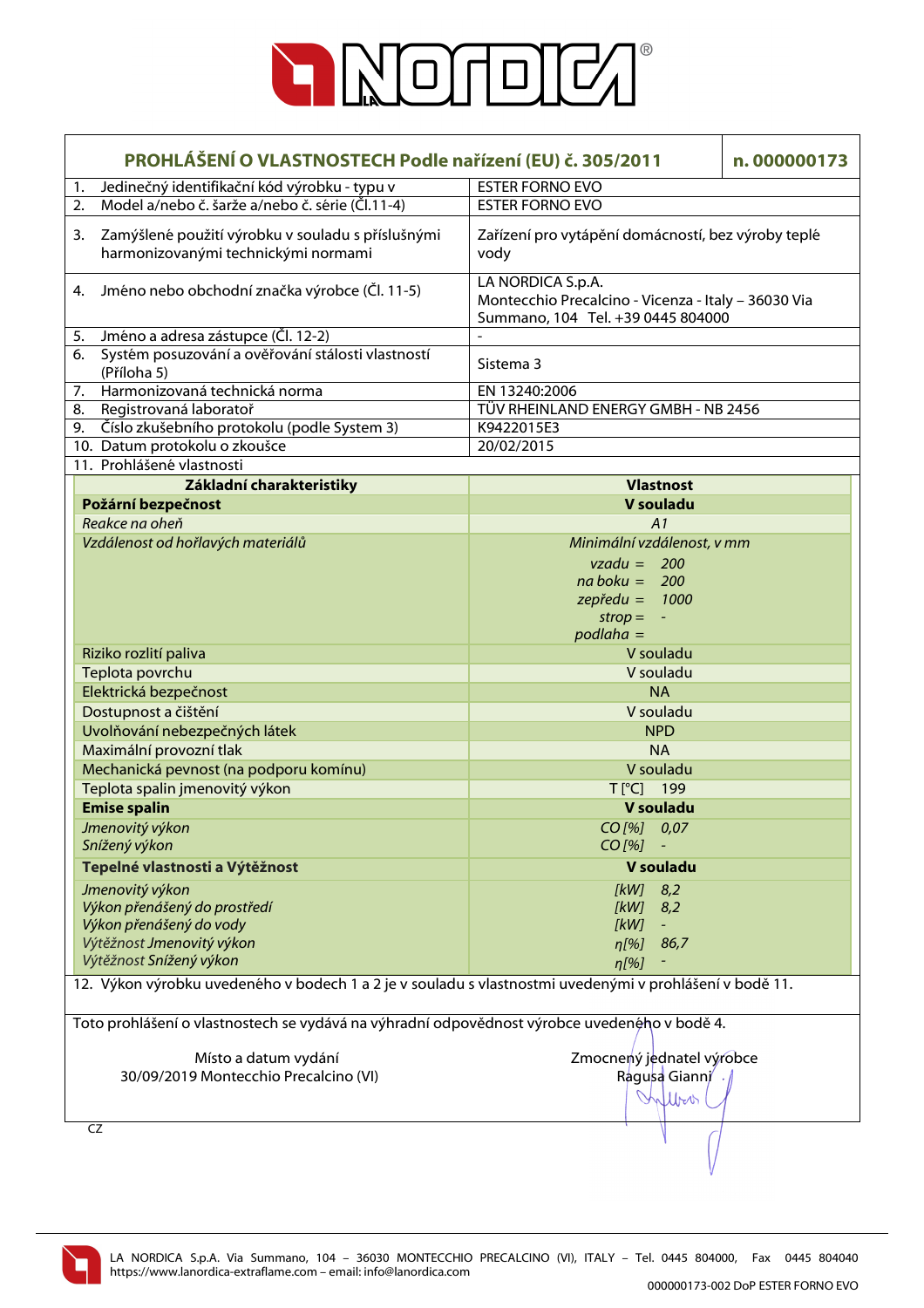

| IZJAVA O ZMOGLJIVOSTIH Glede na določila (UE) št. 305/2011                                        |                                                                                                               | n.000000173 |
|---------------------------------------------------------------------------------------------------|---------------------------------------------------------------------------------------------------------------|-------------|
| Specifična kodna oznaka izdelka-tipa<br>1.                                                        | <b>ESTER FORNO EVO</b>                                                                                        |             |
| Model in/ali št. partije in/ali št. serije (Čl. 11-4)<br>2.                                       | <b>ESTER FORNO EVO</b>                                                                                        |             |
| Predvidena uporaba izdelka glede na ustrezno<br>3.<br>skladno tehnično normo                      | Naprava za ogrevanje v gospodinjstvu, brez priprave<br>tople vode                                             |             |
| Ime in znamka, ki ju je proizvajalec registriral (Čl. 11-5)<br>4.                                 | LA NORDICA S.p.A.<br>Montecchio Precalcino - Vicenza - Italy - 36030 Via<br>Summano, 104 Tel. +39 0445 804000 |             |
| Ime in naslov zastopnika (Čl. 12-2)<br>5.                                                         |                                                                                                               |             |
| Sistem ocenjevanja in preverjanja konstantnosti<br>6.<br>lastnosti (Priloga 5)                    | Sistema 3                                                                                                     |             |
| Skladna tehnična specifika<br>7.                                                                  | EN 13240:2006                                                                                                 |             |
| Priglašeni laboratorij<br>8.                                                                      | TÜV RHEINLAND ENERGY GMBH - NB 2456                                                                           |             |
| Število poročila o preizkusu (glede na Sistem 3)<br>9.                                            | K9422015E3                                                                                                    |             |
| 10. Datum poročila o preskusu                                                                     | 20/02/2015                                                                                                    |             |
| 11. Navedene zmogljivosti                                                                         |                                                                                                               |             |
| <b>Bistvene značilnosti</b>                                                                       | Zmogljivost                                                                                                   |             |
| Protipožarna zaščita                                                                              | <b>Ustreza</b>                                                                                                |             |
| Požarna odpornost                                                                                 | A1                                                                                                            |             |
| Razdalja od gorljivih materialov                                                                  | Minimalna razdalja, v mm                                                                                      |             |
|                                                                                                   | zadaj = $200$                                                                                                 |             |
|                                                                                                   | stransko = $200$                                                                                              |             |
|                                                                                                   | spredaj = $1000$                                                                                              |             |
|                                                                                                   | $strop = -$                                                                                                   |             |
|                                                                                                   | $t/a =$                                                                                                       |             |
| Tveganje za razlitje goriva                                                                       | <b>Ustreza</b>                                                                                                |             |
| Temperatura na površini                                                                           | Ustreza                                                                                                       |             |
| Električna varnost                                                                                | <b>NA</b>                                                                                                     |             |
| Dostopnost in čiščenje                                                                            | Ustreza                                                                                                       |             |
| Sproščanje nevarnih snovi                                                                         | <b>NPD</b>                                                                                                    |             |
| Maksimalni delovni pritisk                                                                        | <b>NA</b>                                                                                                     |             |
| Mehanska upornost (za podporo kamina)                                                             | <b>Ustreza</b>                                                                                                |             |
| Temperatura dimnih plinov nominalna moč                                                           | T [°C] 199                                                                                                    |             |
| Izpusti produktov zgorevanja                                                                      | <b>Ustreza</b>                                                                                                |             |
| Nominalna moč<br>Zmanjšana moč                                                                    | CO[%] 0,07<br>$CO$ [%]                                                                                        |             |
| Termične lastnosti in Izkoristek                                                                  | <b>Ustreza</b>                                                                                                |             |
| Nominalna moč                                                                                     | [kW]<br>8,2                                                                                                   |             |
| Uporabna moč za okolje                                                                            | [kW]<br>8,2                                                                                                   |             |
| Moč vode                                                                                          | [kW]                                                                                                          |             |
| Izkoristek Nominalna moč                                                                          | $\eta$ [%]<br>86,7                                                                                            |             |
| Izkoristek Zmanjšana moč                                                                          | $\eta$ [%]                                                                                                    |             |
| 12. Zmogljivost izdelka, navedena v toškah 1 in 2 je skladna z navedeno zmogljivostjo v točki 11. |                                                                                                               |             |
| Za izdajo te deklaracije je odgovoren izrecno proizvajalec, naveden v točki 4.                    |                                                                                                               |             |
|                                                                                                   |                                                                                                               |             |
| Datun in mesto izdaje                                                                             | Izvršni direktor proizvajalca                                                                                 |             |
| 30/09/2019 Montecchio Precalcino (VI)                                                             | Ragusa Gianni                                                                                                 |             |
|                                                                                                   | Which                                                                                                         |             |
| SL.                                                                                               |                                                                                                               |             |
|                                                                                                   |                                                                                                               |             |

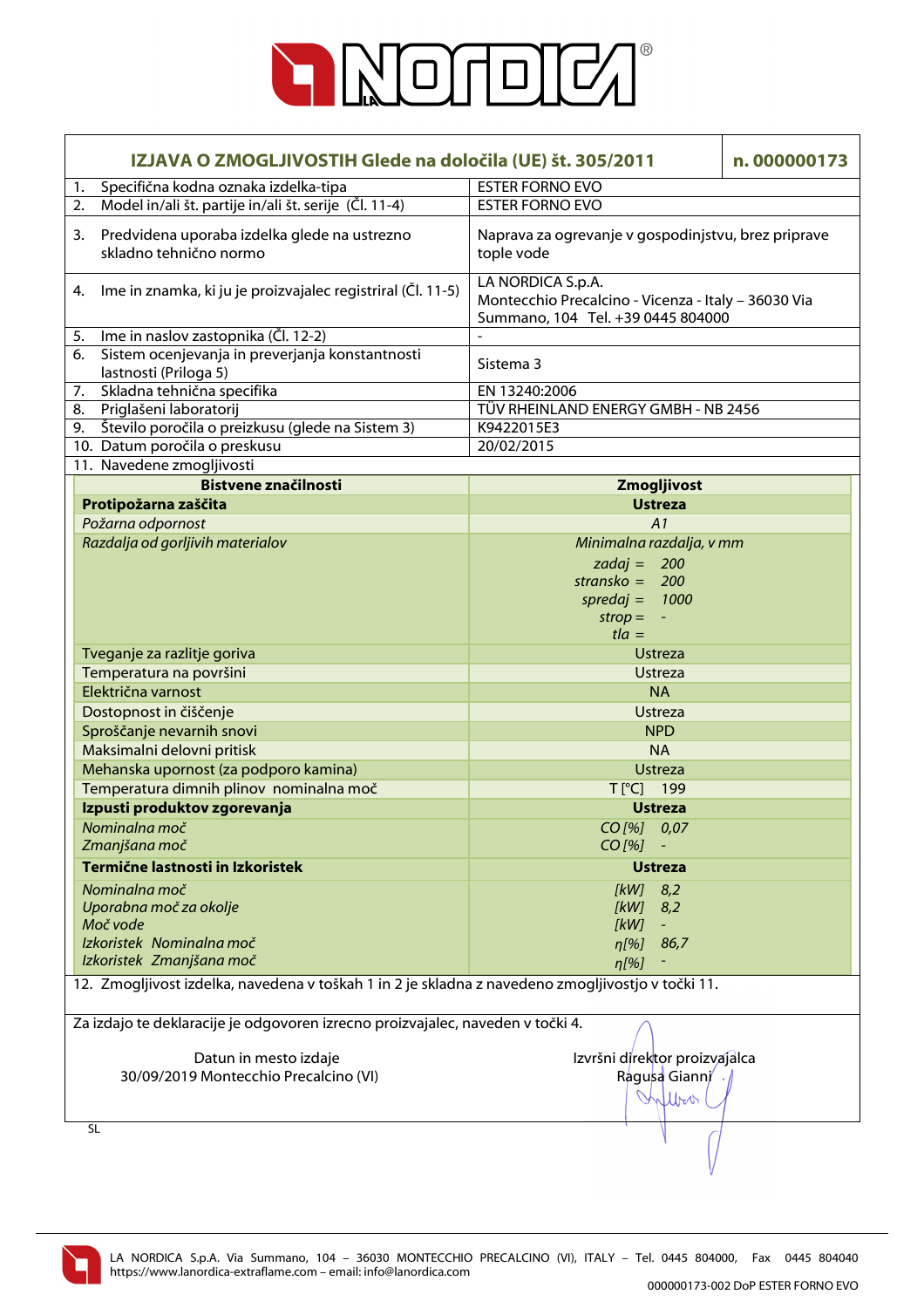

| IZJAVA O UČINKOVITOSTI Prema uredbi (UE) br. 305/2011                                           | n.000000173                                                                                                   |  |  |  |
|-------------------------------------------------------------------------------------------------|---------------------------------------------------------------------------------------------------------------|--|--|--|
| Jedinstveni identifikator proizvoda-tipa<br>1.                                                  | <b>ESTER FORNO EVO</b>                                                                                        |  |  |  |
| Model i/ili br. grupe proizvoda i/ili br. serije (Art.11-4)<br>2.                               | <b>ESTER FORNO EVO</b>                                                                                        |  |  |  |
| Namjenska uporaba proizvoda u skladu sa važećim<br>3.<br>tehničkim specifikacijama              | Uređaj za grijanje domaćinstava bez proizvodnje tople<br>vode                                                 |  |  |  |
| Ime ili zaštitni znak proizvođača (Art 11-5)<br>4.                                              | LA NORDICA S.p.A.<br>Montecchio Precalcino - Vicenza - Italy - 36030 Via<br>Summano, 104 Tel. +39 0445 804000 |  |  |  |
| Ime i adresa zastupnika (Art 12-2)<br>5.                                                        | $\overline{\phantom{0}}$                                                                                      |  |  |  |
| Sustav ocjenjivanja i provjere stalnosti performanse<br>6.<br>(Prilog 5)                        | Sistema 3                                                                                                     |  |  |  |
| Tehnička specifikacija<br>7.                                                                    | EN 13240:2006                                                                                                 |  |  |  |
| 8. Obaviješteni laboratorij                                                                     | TÜV RHEINLAND ENERGY GMBH - NB 2456                                                                           |  |  |  |
| Broj probnog izvješća (na osnovu Systema 3)<br>9.                                               | K9422015E3                                                                                                    |  |  |  |
| 10. Datum izvještaju o ispitivanju                                                              | 20/02/2015                                                                                                    |  |  |  |
| 11. Izjavljene performanse                                                                      |                                                                                                               |  |  |  |
| Osnovne značajke                                                                                | Performanse                                                                                                   |  |  |  |
| Zaštita od požara                                                                               | <b>U</b> skladu                                                                                               |  |  |  |
| Reakcija na vatru                                                                               | A1                                                                                                            |  |  |  |
| Udaljenost od goriva materijala                                                                 | Minimalna udaljenost, izražena u mm                                                                           |  |  |  |
|                                                                                                 | $pozadi = 200$                                                                                                |  |  |  |
|                                                                                                 | $bočno = 200$                                                                                                 |  |  |  |
|                                                                                                 | sprijeda = $1000$                                                                                             |  |  |  |
|                                                                                                 | $strop = -$<br>$t \cdot l$                                                                                    |  |  |  |
| Otpornost na vatru                                                                              | U skladu                                                                                                      |  |  |  |
| Površinska temperatura                                                                          | U skladu                                                                                                      |  |  |  |
| Električna sigurnost                                                                            | <b>NA</b>                                                                                                     |  |  |  |
| Pristupačnost i čišćenje                                                                        | U skladu                                                                                                      |  |  |  |
| Otpuštanje opasnih tvari                                                                        | <b>NPD</b>                                                                                                    |  |  |  |
| Maksimalni radni tlak                                                                           | <b>NA</b>                                                                                                     |  |  |  |
| Mehanička čvrstoća (da bi poduprijela kamin)                                                    | U skladu                                                                                                      |  |  |  |
| Temperatura dima nazivna snaga                                                                  | T[°C] 199                                                                                                     |  |  |  |
| Ispuštanje produkata izgaranja                                                                  | <b>U</b> skladu                                                                                               |  |  |  |
| Na nazivnoj snazi                                                                               | CO [%]<br>0,07                                                                                                |  |  |  |
| Na smanjenoj snazi                                                                              | $CO$ [%]                                                                                                      |  |  |  |
| Toplinska svojstva i Performanse                                                                | <b>U</b> skladu                                                                                               |  |  |  |
| Nazivna snaga                                                                                   | 8,2<br>[kW]                                                                                                   |  |  |  |
| Izlazna snaga okruženja                                                                         | [kW]<br>8,2                                                                                                   |  |  |  |
| Snaga prenesena na vodu                                                                         | [kW]<br>÷,                                                                                                    |  |  |  |
| Performanse Nazivna snaga                                                                       | 86,7<br>$\eta$ [%]                                                                                            |  |  |  |
| Performanse Smanjena snaga                                                                      | $\eta$ [%]                                                                                                    |  |  |  |
| 12. Performansa proizvoda iz točke 1. i 2. je u skladu s deklariranom performansom iz točke 11. |                                                                                                               |  |  |  |
| Ova izjava o performansama se izdaje u isključivoj odgovornosti proizvođača ako pod točkom 4    |                                                                                                               |  |  |  |
|                                                                                                 |                                                                                                               |  |  |  |
| Mjesto i datum izdavanja                                                                        | Predsjednik Uprave proizvođač                                                                                 |  |  |  |
| 30/09/2019 Montecchio Precalcino (VI)                                                           | Ragusa Gianni                                                                                                 |  |  |  |
|                                                                                                 |                                                                                                               |  |  |  |
| <b>CR</b>                                                                                       |                                                                                                               |  |  |  |

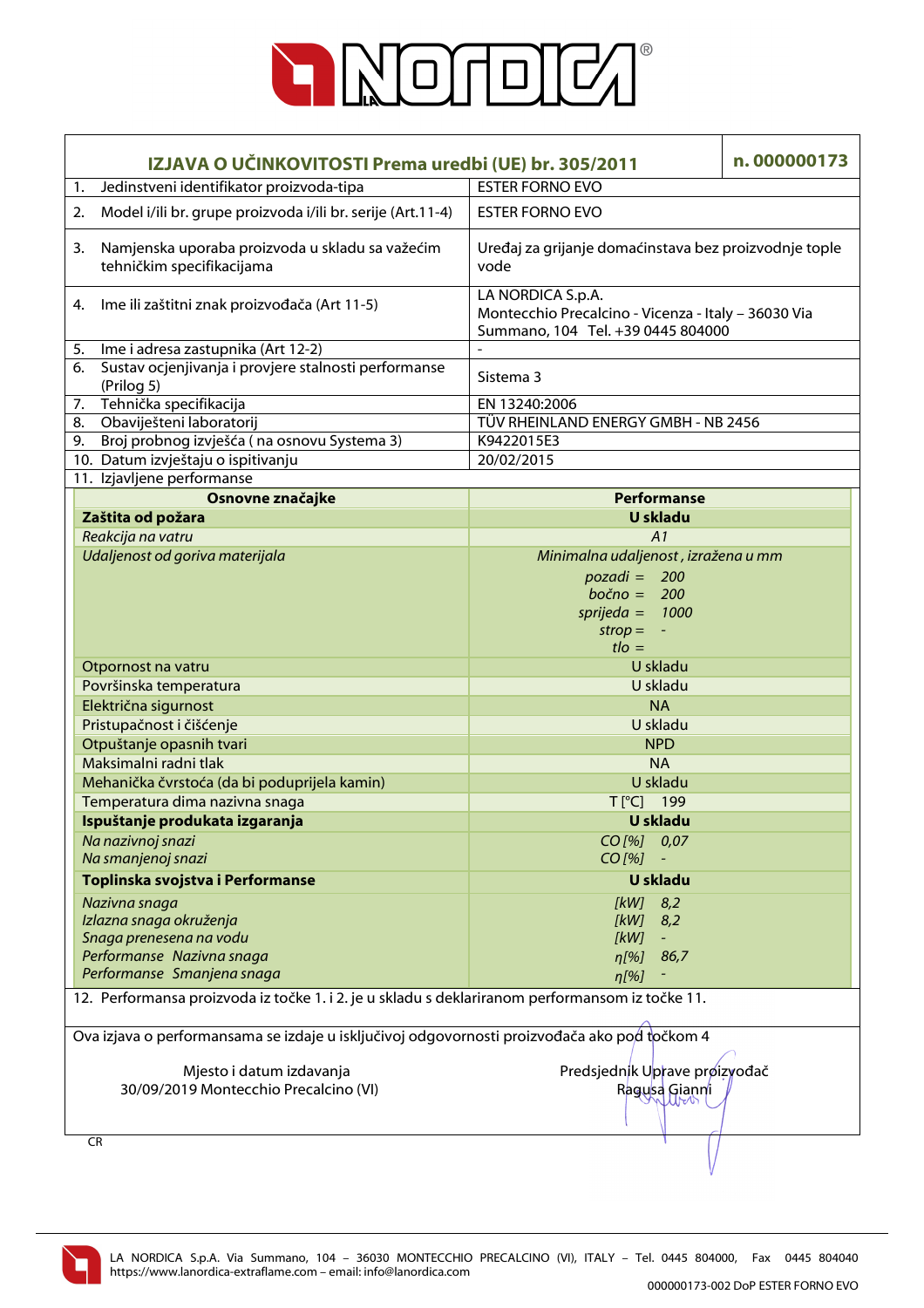

| ΔΗΛΩΣΗ ΑΠΟΔΟΣΗΣ Με βάση τον κανονισμό (ΕΕ) αρ. 305/2011                                                                                                                                                                                          | n.000000173                                         |  |  |
|--------------------------------------------------------------------------------------------------------------------------------------------------------------------------------------------------------------------------------------------------|-----------------------------------------------------|--|--|
| 1. Μοναδικός κωδικός αναγνώρισης του προϊόντος-τύπου                                                                                                                                                                                             | <b>ESTER FORNO EVO</b>                              |  |  |
| 2. Μοντέλο ή/και αρ. παρτίδας ή/και αύξων αρ. (Άρθρο 11-4)                                                                                                                                                                                       | <b>ESTER FORNO EVO</b>                              |  |  |
| 3. Προβλεπόμενες χρήσεις του προϊόντος σύμφωνα με τις                                                                                                                                                                                            | Συσκευή οικιακής θέρμανσης, χωρίς σύστημα παραγωγής |  |  |
| εναρμονισμένες τεχνικές προδιαγραφές                                                                                                                                                                                                             | ζεστού νερού                                        |  |  |
| 4. Καταχωρημένη επωνυμία ή εμπορικό σήμα του                                                                                                                                                                                                     | LA NORDICA S.p.A.                                   |  |  |
| κατασκευαστή (Άρθρο 11)                                                                                                                                                                                                                          | Montecchio Precalcino - Vicenza - Italy - 36030 Via |  |  |
|                                                                                                                                                                                                                                                  | Summano, 104 Tel. +39 0445 804000                   |  |  |
| 5. Όνομα και διεύθυνση του εντολοδόχου (Άρθρο 12-2)                                                                                                                                                                                              | $\overline{\phantom{a}}$                            |  |  |
| 6. Σύστημα εκτίμησης και επαλήθευσης της σταθερότητας                                                                                                                                                                                            | Sistema 3                                           |  |  |
| της επίδοσης (Συνημμένο 5)<br>7. Εναρμονισμένη τεχνική προδιαγραφή                                                                                                                                                                               | EN 13240:2006                                       |  |  |
| 8. Κοινοποιημένο εργαστήριο                                                                                                                                                                                                                      | TÜV RHEINLAND ENERGY GMBH - NB 2456                 |  |  |
| 9. Αριθμός αναφοράς της δοκιμής (με βάση το System 3)                                                                                                                                                                                            | K9422015E3                                          |  |  |
| 10.<br>Ημερομηνία της έκθεσης δοκιμής                                                                                                                                                                                                            | 20/02/2015                                          |  |  |
| Δηλωμένες επιδόσεις<br>11.                                                                                                                                                                                                                       |                                                     |  |  |
| Βασικά χαρακτηριστικά                                                                                                                                                                                                                            | Επιδόσεις                                           |  |  |
| Αντιπυρική ασφάλεια                                                                                                                                                                                                                              | Σύμφωνη                                             |  |  |
| Αντίδραση στη φωτιά                                                                                                                                                                                                                              | A1                                                  |  |  |
| Απόσταση από το καύσιμο υλικό                                                                                                                                                                                                                    | Ελάχιστη απόσταση, σε mm                            |  |  |
|                                                                                                                                                                                                                                                  | $πiσω μέρος = 200$                                  |  |  |
|                                                                                                                                                                                                                                                  | 200<br>$πλευρά =$                                   |  |  |
|                                                                                                                                                                                                                                                  | 1000<br>μπροστινό μέρος =                           |  |  |
|                                                                                                                                                                                                                                                  | $t\alpha\beta\dot{\alpha}v\iota=$                   |  |  |
|                                                                                                                                                                                                                                                  | $\epsilon \delta \alpha \varphi$ ος =               |  |  |
| Αντοχή στη φωτιά                                                                                                                                                                                                                                 | Σύμφωνη                                             |  |  |
| Επιφανειακή θερμοκρασία                                                                                                                                                                                                                          | Σύμφωνη                                             |  |  |
| Ηλεκτρική ασφάλεια                                                                                                                                                                                                                               | <b>NA</b>                                           |  |  |
| Πρόσβαση και καθαρισμός                                                                                                                                                                                                                          | Σύμφωνη                                             |  |  |
| Απελευθέρωση επικίνδυνων ουσιών                                                                                                                                                                                                                  | <b>NPD</b>                                          |  |  |
| Μέγιστη πίεση λειτουργίας                                                                                                                                                                                                                        | <b>NA</b>                                           |  |  |
| Μηχανική αντοχή (για να υποβαστάζει το τζάκι)                                                                                                                                                                                                    | Σύμφωνη                                             |  |  |
| Θερμοκρασία καπνών ονομαστική Ισχύς                                                                                                                                                                                                              | T[°C] 199                                           |  |  |
| Εκπομπές προϊόντων καύσης                                                                                                                                                                                                                        | Σύμφωνη                                             |  |  |
| σε ονομαστική ισχύ                                                                                                                                                                                                                               | CO[%] 0,07                                          |  |  |
| σε μειωμένη ισχύ                                                                                                                                                                                                                                 | $CO$ [%]                                            |  |  |
| Θερμικές επιδόσεις και Απόδοση                                                                                                                                                                                                                   | Σύμφωνη                                             |  |  |
| Ονομαστική Ισχύς                                                                                                                                                                                                                                 | 8,2<br>[kW]                                         |  |  |
| Ισχύς παραγωγής στο περιβάλλον                                                                                                                                                                                                                   | [kW]<br>8,2                                         |  |  |
| Ισχύς που προσδίδεται στο νερό                                                                                                                                                                                                                   | [kW]                                                |  |  |
| Απόδοση σε ονομαστική ισχύ                                                                                                                                                                                                                       | 86,7<br>$n[\%]$                                     |  |  |
| Απόδοση σε μειωμένη ισχύ                                                                                                                                                                                                                         | $\eta$ [%]                                          |  |  |
| 12. Η απόδοση του προϊόντος που αναφέρεται στα σημεία 1 και 2 είναι σύμφωνη με τη δηλωμένη απόδοση στο σημείο 11.                                                                                                                                |                                                     |  |  |
| Εκδίδεται η παρούσα δήλωση απόδοσης υπό την αποκλειστική ευθύνη του κατασκευαστή που αναφέρεται στο σημείο 4.<br>Διευθύνων Σύμβουλος κατάσκευαστής<br>Τόπος και ημερομηνία της έκδοσης<br>Ragusa Gianni<br>30/09/2019 Montecchio Precalcino (VI) |                                                     |  |  |
|                                                                                                                                                                                                                                                  |                                                     |  |  |
| EL.                                                                                                                                                                                                                                              |                                                     |  |  |
|                                                                                                                                                                                                                                                  |                                                     |  |  |

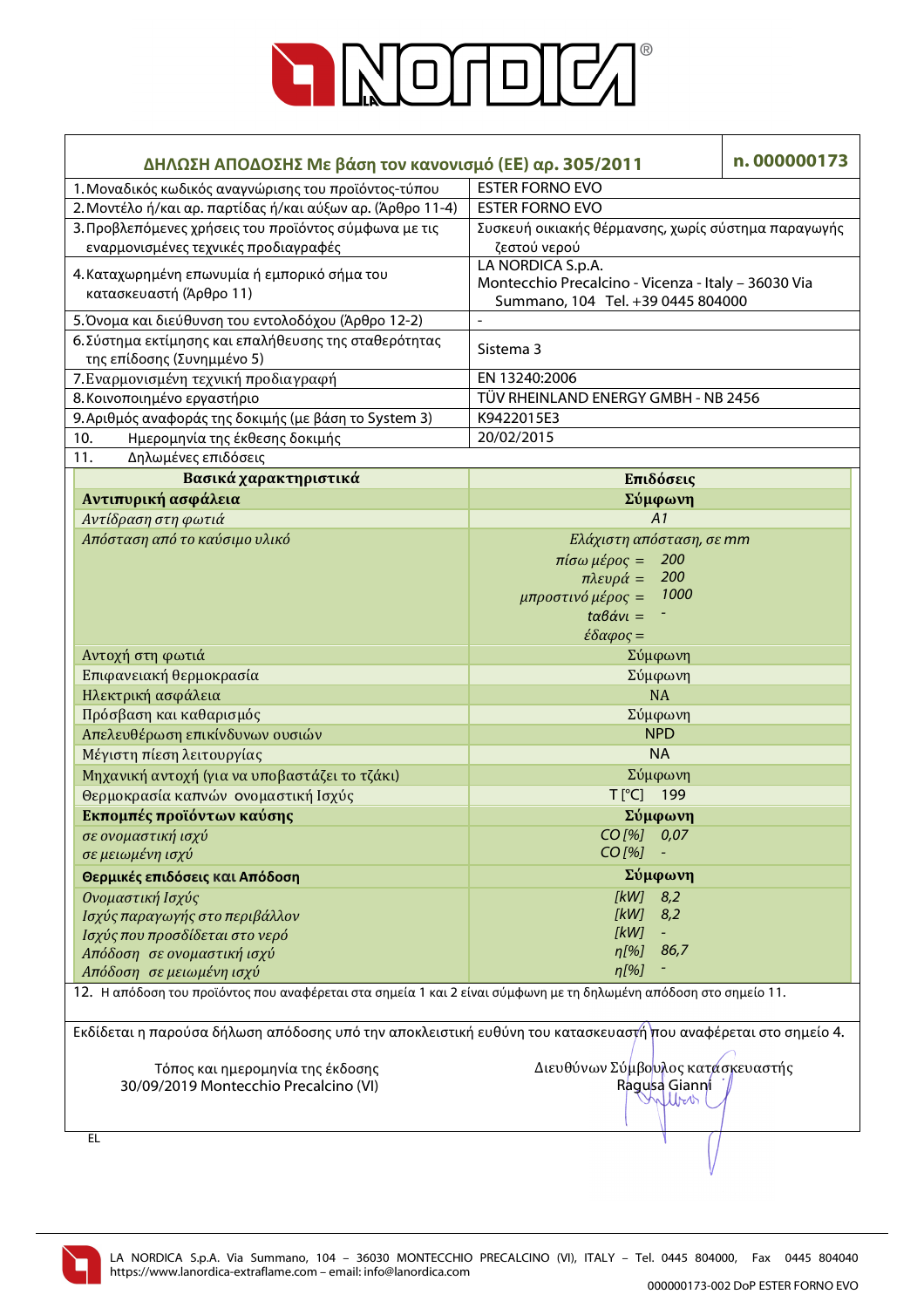

| <b>PRESTATIEVERKLARING Volgens Verordening (EU) nr. 305/2011</b>                                                            | n.000000173                                                                                                   |  |
|-----------------------------------------------------------------------------------------------------------------------------|---------------------------------------------------------------------------------------------------------------|--|
| 1. Unieke identificatiecode van het producttype                                                                             | <b>ESTER FORNO EVO</b>                                                                                        |  |
| 2. Model en/of lotnr. en/of serienummer (Art.11-4)                                                                          | <b>ESTER FORNO EVO</b>                                                                                        |  |
| 3. Het beoogde gebruik van het product in                                                                                   |                                                                                                               |  |
| overeenstemming met de toepasselijke                                                                                        | Apparaat voor huishoudelijke verwarming, zonder<br>warmwaterproductie                                         |  |
| geharmoniseerde technische specificatie                                                                                     |                                                                                                               |  |
| 4. Naam of handelsmerk van de fabrikant (Art 11-5)                                                                          | LA NORDICA S.p.A.<br>Montecchio Precalcino - Vicenza - Italy - 36030 Via<br>Summano, 104 Tel. +39 0445 804000 |  |
| 5. Naam en adres van de gemachtigde (Art. 12-2)                                                                             |                                                                                                               |  |
| 6. Systeem voor de beoordeling en verificatie van de                                                                        | Sistema 3                                                                                                     |  |
| prestatiebestendigheid (Bijlage 5)                                                                                          |                                                                                                               |  |
| 7. Geharmoniseerde technische specificatie                                                                                  | EN 13240:2006                                                                                                 |  |
| 8. Erkend laboratorium                                                                                                      | TÜV RHEINLAND ENERGY GMBH - NB 2456                                                                           |  |
| 9. Nummer van het keuringsrapport (op grond van System 3)                                                                   | K9422015E3                                                                                                    |  |
| 10. Datum van het keuringsrapport                                                                                           | 20/02/2015                                                                                                    |  |
| 11. Aangegeven prestaties                                                                                                   |                                                                                                               |  |
| Essentiële kenmerken                                                                                                        | <b>Prestatie</b>                                                                                              |  |
| <b>Brandveiligheid</b>                                                                                                      | Conform                                                                                                       |  |
| <b>Brandprestatie</b>                                                                                                       | A1                                                                                                            |  |
| Afstand van brandbaar materiaal                                                                                             | Minimumafstand, in mm                                                                                         |  |
|                                                                                                                             | $achterzijde = 200$                                                                                           |  |
|                                                                                                                             | $zijkant = 200$                                                                                               |  |
|                                                                                                                             | voorzijde = $1000$                                                                                            |  |
|                                                                                                                             | $plafond =$<br>$\blacksquare$                                                                                 |  |
|                                                                                                                             | $onderzijde =$                                                                                                |  |
| Weerstand tegen brand                                                                                                       | Conform                                                                                                       |  |
| Oppervlaktetemperatuur                                                                                                      | Conform                                                                                                       |  |
| Elektrische veiligheid                                                                                                      | <b>NA</b>                                                                                                     |  |
| Toegankelijkheid en reiniging                                                                                               | Conform                                                                                                       |  |
| Emissie van gevaarlijke stoffen                                                                                             | <b>NPD</b>                                                                                                    |  |
| Maximum bedrijfsdruk                                                                                                        | <b>NA</b>                                                                                                     |  |
| Mechanische sterkte (om de haard te ondersteunen)                                                                           | Conform                                                                                                       |  |
| Rookgastemperatuur nominaal vermogen                                                                                        | T[°C] 199                                                                                                     |  |
| Uitstoot verbrandingsproducten                                                                                              | Conform                                                                                                       |  |
| op nominaal vermogen                                                                                                        | CO [%] 0,07                                                                                                   |  |
| op beperkt vermogen                                                                                                         | CO [%]                                                                                                        |  |
| <b>Thermische prestaties en Rendement</b>                                                                                   | <b>Conforme</b>                                                                                               |  |
| Nominaal vermogen                                                                                                           | 8,2<br>[kW]                                                                                                   |  |
| Vermogen afgegeven aan het milieu                                                                                           | [kW]<br>8,2                                                                                                   |  |
| Vermogen afgegeven aan het water                                                                                            | [kW]                                                                                                          |  |
| Rendement op nominaal vermogen                                                                                              | $n[\%]$<br>86,7                                                                                               |  |
| Rendement op beperkt vermogen                                                                                               | $\eta$ [%]                                                                                                    |  |
| 12. De prestaties van het in de punten 1 en 2 bedoelde product zijn conform met de in het punt 11 aangegeven<br>prestaties. |                                                                                                               |  |
| Deze prestatieverklaring wordt verstrekt onder de exclusieve verantwoordelijkheid van de in punt 4 vermelde                 |                                                                                                               |  |
| fabrikant.                                                                                                                  |                                                                                                               |  |
|                                                                                                                             |                                                                                                               |  |
| Plaats en datum van afgifte                                                                                                 | Beheerder delegeren fabrikant                                                                                 |  |
| 30/09/2019 Montecchio Precalcino (VI)                                                                                       | Ragusa Gianni                                                                                                 |  |
|                                                                                                                             |                                                                                                               |  |
| <b>NL</b>                                                                                                                   |                                                                                                               |  |
|                                                                                                                             |                                                                                                               |  |

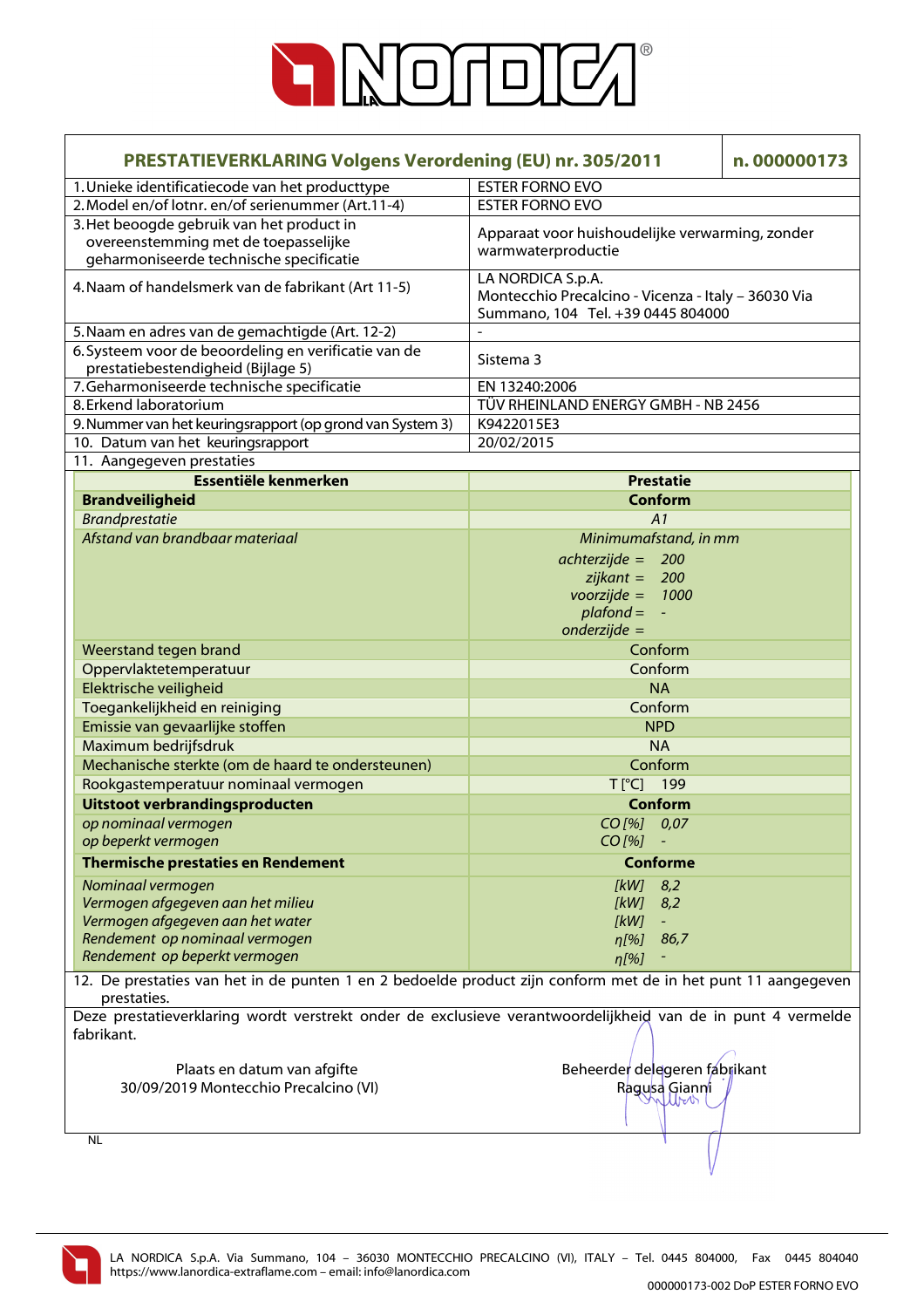

| DEKLARACJA WŁAŚCIWOŚCI UŻYTKOWYCH Na podstawie rozporządzenia<br>(UE) nr 305/2011                                           |                                                                                                               | n.000000173 |  |
|-----------------------------------------------------------------------------------------------------------------------------|---------------------------------------------------------------------------------------------------------------|-------------|--|
| 1. Unikalny identyfikator typu wyrobu                                                                                       | <b>ESTER FORNO EVO</b>                                                                                        |             |  |
| 2. Model i/lub nr partia i/lub nr serii (Art.11-4)                                                                          | <b>ESTER FORNO EVO</b>                                                                                        |             |  |
| 3. Zamierzone zastosowania produktu zgodnie z mającą<br>zastosowanie zharmonizowaną specyfikacją techniczną                 | Urządzenie do ogrzewania mieszkania, bez produkcji<br>ciepłej wody                                            |             |  |
| 4. Nazwa lub znak towarowy producenta (Art 11-5)                                                                            | LA NORDICA S.p.A.<br>Montecchio Precalcino - Vicenza - Italy - 36030 Via<br>Summano, 104 Tel. +39 0445 804000 |             |  |
| 5. Nazwa i adres przedstawiciela (Art 12-2)                                                                                 |                                                                                                               |             |  |
| 6. System oceny i weryfikacji stałości właściwości<br>użytkowych (Załącznik 5)                                              | Sistema 3                                                                                                     |             |  |
| 7. Zharmonizowana specyfikacja techniczna                                                                                   | EN 13240:2006                                                                                                 |             |  |
| 8. Notyfikowane laboratorium                                                                                                | TÜV RHEINLAND ENERGY GMBH - NB 2456                                                                           |             |  |
| 9. Numer raportu z badań testowych (na podstawie Systemu 3)                                                                 | K9422015E3                                                                                                    |             |  |
| Data raportu z badań testowych<br>10.                                                                                       | 20/02/2015                                                                                                    |             |  |
| 11. Deklarowane osiągi                                                                                                      |                                                                                                               |             |  |
| Podstawowe właściwości                                                                                                      | Osiągi                                                                                                        |             |  |
| Zabezpieczenie przeciwpożarowe                                                                                              | <b>Zgodny</b>                                                                                                 |             |  |
| Reakcja na ogień                                                                                                            | A1                                                                                                            |             |  |
| Odległość od mat. zł.                                                                                                       | Odległość minimalna, w mm                                                                                     |             |  |
|                                                                                                                             | $tył = 200$                                                                                                   |             |  |
|                                                                                                                             | $bok = 200$                                                                                                   |             |  |
|                                                                                                                             | $przód = 1000$                                                                                                |             |  |
|                                                                                                                             | $s$ ufit =<br>$\sim$                                                                                          |             |  |
|                                                                                                                             | $podłoże =$                                                                                                   |             |  |
| Odporność na ogień                                                                                                          | Zgodny                                                                                                        |             |  |
| Temperatura na powierzchni                                                                                                  | Zgodny                                                                                                        |             |  |
| Bezpieczeństwo elektryczne                                                                                                  | <b>NA</b>                                                                                                     |             |  |
| Dostępność i czyszczenie                                                                                                    | Zgodny                                                                                                        |             |  |
| Wydzielanie niebezpiecznych substancji                                                                                      | <b>NPD</b>                                                                                                    |             |  |
| Maksymalne ciśnienie pracy                                                                                                  | <b>NA</b>                                                                                                     |             |  |
| Wytrzymałość mechaniczna (wspieranie komina)                                                                                | Zgodny                                                                                                        |             |  |
| Temperatura spalin moc znamionowa                                                                                           | T[°C] 199                                                                                                     |             |  |
| Emisja produktów spalania                                                                                                   | <b>Zgodny</b>                                                                                                 |             |  |
| przy mocy znamionowej                                                                                                       | CO [%] 0,07                                                                                                   |             |  |
| przy mocy zmniejszonej                                                                                                      | CO [%]                                                                                                        |             |  |
| Wydajność cieplna i Sprawność                                                                                               | <b>Zgodny</b>                                                                                                 |             |  |
| Moc znamionowa                                                                                                              | [kW]<br>8,2                                                                                                   |             |  |
| Moc przekazywana do otoczenia                                                                                               | [kW]<br>8,2                                                                                                   |             |  |
| Moc przekazywana do wody                                                                                                    | [kW]                                                                                                          |             |  |
| Sprawność przy mocy znamionowej                                                                                             | 86,7<br>$\eta$ [%]                                                                                            |             |  |
| Sprawność przy mocy zmniejszonej                                                                                            | $\eta$ [%]                                                                                                    |             |  |
| 12. Wydajność produktu, o którym mowa w pkt. 1 i 2 jest zgodna z deklarowanymi właściwościami użytkowymi w pkt 11.          |                                                                                                               |             |  |
| Niniejszą deklarację właściwości użytkowych wystawia się na wyłączną odpowiedzialność producenta, o którym<br>mowa w pkt 4. |                                                                                                               |             |  |
|                                                                                                                             |                                                                                                               |             |  |
| Miejsce i data wydania                                                                                                      | Administrator delegować producent                                                                             |             |  |
| 30/09/2019 Montecchio Precalcino (VI)                                                                                       | Ragusa Gianni                                                                                                 |             |  |
|                                                                                                                             | hilloo                                                                                                        |             |  |
| <b>PL</b>                                                                                                                   |                                                                                                               |             |  |
|                                                                                                                             |                                                                                                               |             |  |